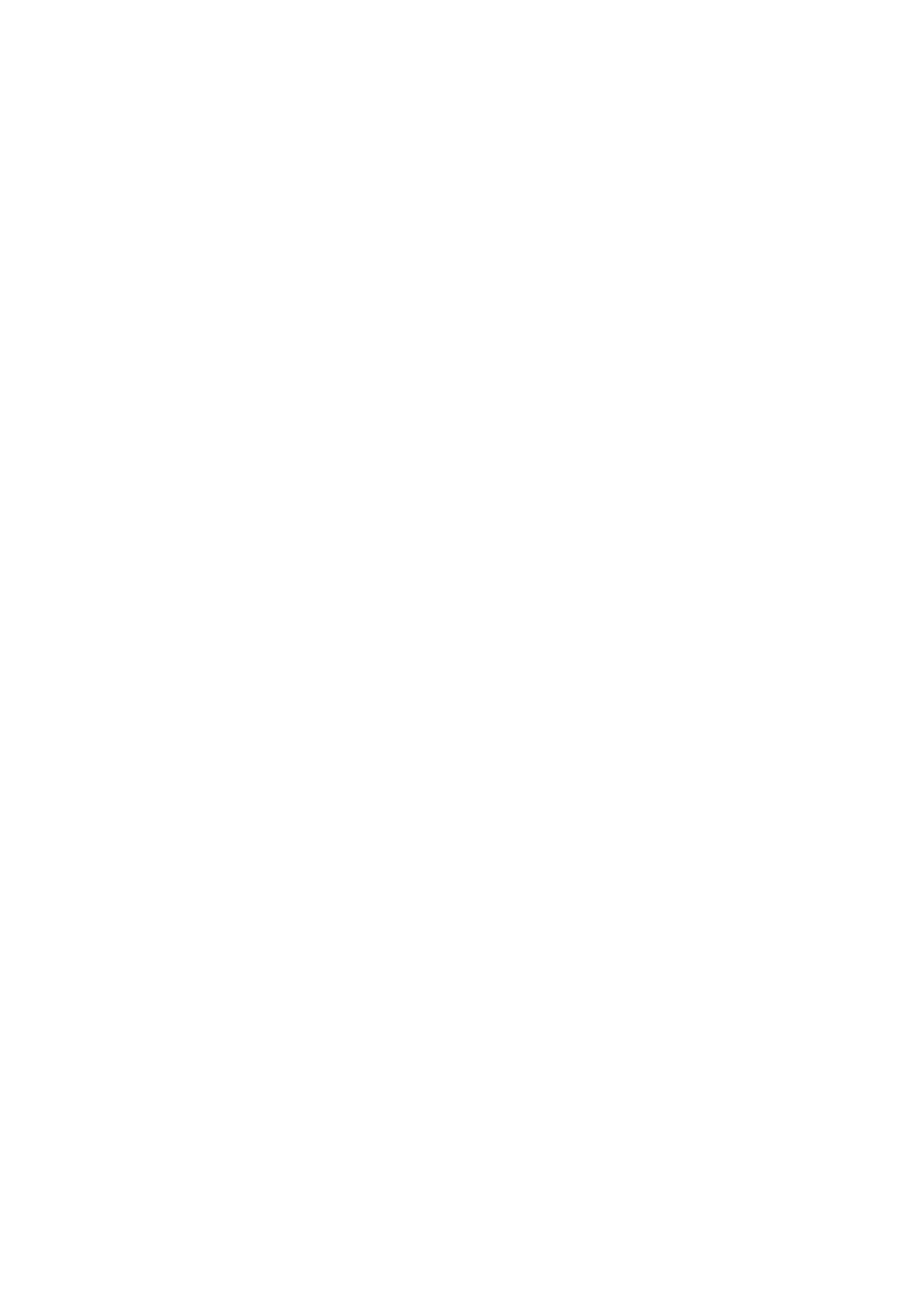## THE ROBIN PROBLEM FOR THE BRINKMAN SYSTEM AND FOR THE DARCY-FORCHHEIMER-BRINKMAN SYSTEM

DAGMAR MEDKOVÁ<sup>†</sup>

Abstract. In this paper we study the Neumann problem and the Robin problem for the Darcy-Forchheimer-Brinkman system in  $W^{1,q}(\Omega,\mathbb{R}^m) \times L^q(\Omega)$  for a bounded domain  $\Omega \subset \mathbb{R}^m$  with Lipschitz boundary. First we study the Neumann problem and the Robin problem for the Brinkman system by the integral equation method. If  $\Omega \subset \mathbb{R}^m$  is a bounded domain with Lipschitz boundary and  $2 \leq m \leq 3$ , then we prove the unique solvability of the Neumann problem and the Robin problem for the Brinkman system in  $W^{1,q}(\Omega,\mathbb{R}^m) \times L^q(\Omega)$ , where  $3/2 < q < 3$ . Then we get results for the Darcy-Forchheimer-Brinkman system from the results for the Brinkman system using the fixed point theorem. If  $\Omega \subset \mathbb{R}^m$  is a bounded domain with Lipschitz boundary,  $2 \leq m \leq 3$ ,  $3/2 < q < 3$ , then we prove the existence of a solution of the Neumann problem and the Robin problem for the Darcy-Forchheimer-Brinkman system in  $W^{1,q}(\Omega, \mathbb{R}^m) \times L^q(\Omega)$  for small given data.

## 1. INTRODUCTION

Boundary value problems for the Darcy-Forchheimer-Brinkman system

(1.1)  $\nabla p - \Delta \mathbf{u} + \lambda \mathbf{u} + \alpha |\mathbf{u}| \mathbf{u} + \beta (\mathbf{u} \cdot \nabla) \mathbf{u} = \mathbf{f}, \quad \nabla \cdot \mathbf{u} = 0 \quad \text{in } \Omega$ 

have been extensively studied lately. This system describes flows through porous media saturated with viscous incompressible fluids, where the inertia of such fluid is not negligible. The constants  $\lambda, \alpha, \beta > 0$  are determined by the physical properties of such a porous medium. (For further details we refer the reader to the book  $[21,$ p. 17] and the references therein.)

T. Grosan, M. Kohr and W. L. Wendland studied in [7] the Dirichlet problem for the Darcy-Forchheimer-Brinkman system (1.1) with  $\mathbf{f} \equiv 0$  in  $W^{1,2}(\Omega,\mathbb{R}^m) \times L^2(\Omega)$ , where  $\Omega \subset \mathbb{R}^m$  is a bounded domain with connected Lipschitz boundary and  $m = 2$ or  $m = 3$ . R. Gutt and T. Grosan studied in [8] the Dirichlet problem for the Darcy-Forchheimer-Brinkman system (1.1) with  $\mathbf{f} \equiv 0$  in  $W^{s,2}(\Omega,\mathbb{R}^m) \times W^{s-1,2}(\Omega)$ , where  $1 \leq s < 3/2$ ,  $\Omega \subset \mathbb{R}^m$  is a bounded domain with connected Lipschitz boundary and  $m = 2$  or  $m = 3$ . M. Kohr, M. Lanza de Cristoforis, W. L. Wendland studied in [13] the Dirichlet problem for the Darcy-Forchheimer-Brinkman system (1.1) with  $\mathbf{f} \equiv 0, \beta = 0$  in  $W^{s,2}(\Omega, \mathbb{R}^m) \times W^{s-1,2}(\Omega)$ , where  $1 \leq s < 3/2, \Omega \subset \mathbb{R}^m$  is a bounded domain with connected Lipschitz boundary and  $2 \leq m \leq 4$ . The author studied in [18] a bounded solutions of the Dirichlet problem for the Darcy-Forchheimer-Brinkman system (1.1) with  $\beta = 0$  on a bounded domain  $\Omega \subset \mathbb{R}^m$  with Ljapunov boundary. M. Kohr, M. Lanza de Cristoforis, W. L. Wendland studied in [12] the

<sup>2000</sup> Mathematics Subject Classification. 35Q35.

Key words and phrases. Brinkman system; Neumann problem; Robin problem; Darcy-Forchheimer-Brinkman system; boundary layer potentials.

The work was supported by RVO:  $67985840$  and  $GACR$  grant No. 17-01747S.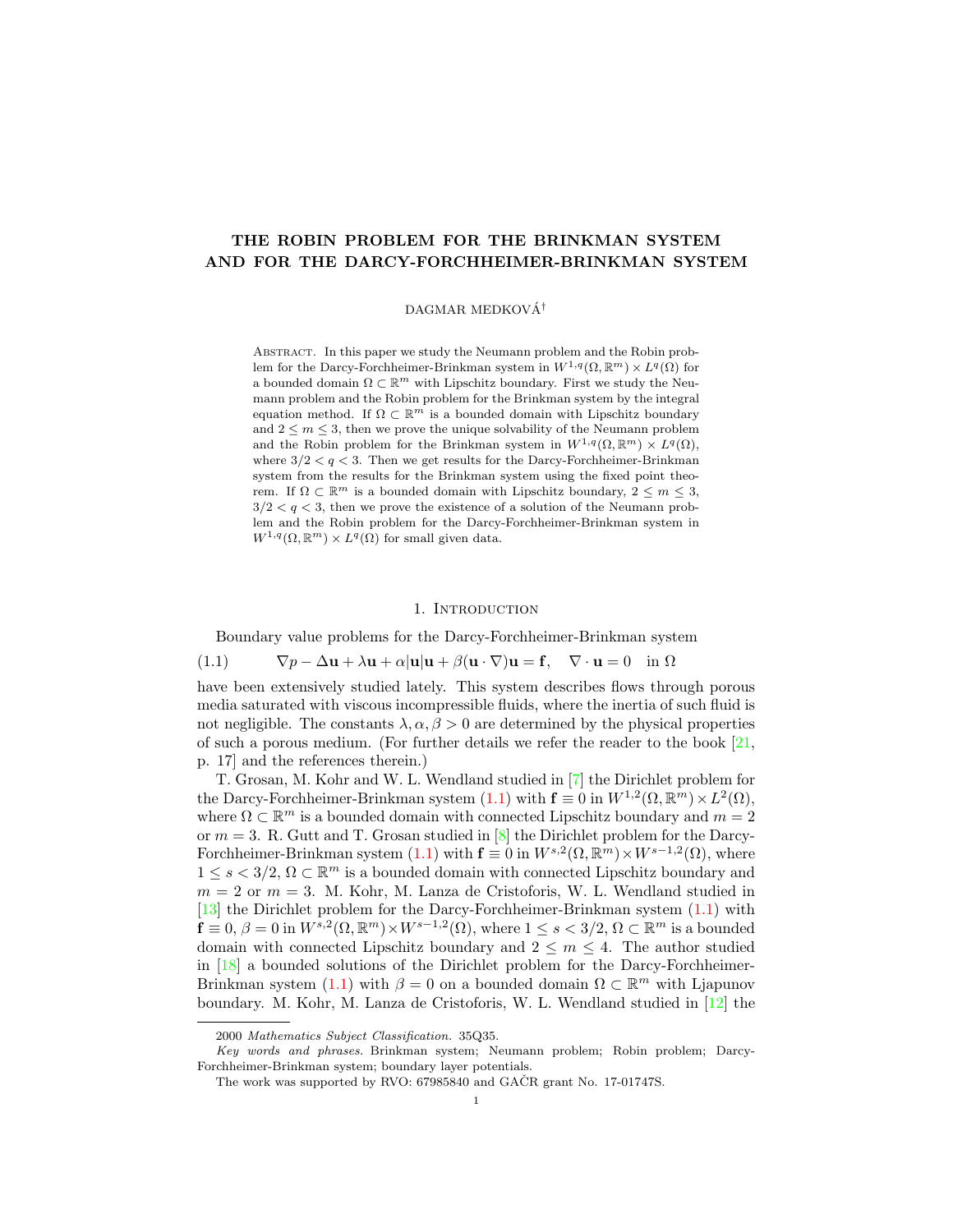#### $$\rm \,DAGMAR$  MEDKOVÁ

Robin problem for the Darcy-Forchheimer-Brinkman system  $(1.1)$  with  $\beta = 0$  in the space  $H^s(\Omega, \mathbb{R}^m) \times H^{s-1}(\Omega)$ , where  $1 < s < 3/2$ ,  $\Omega \subset \mathbb{R}^m$  is a bounded domain with connected Lipschitz boundary and  $m \in \{2,3\}$ . M. Kohr, M. Lanza de Cristoforis, W. L. Wendland studied in [12] the mixed Dirichlet-Robin problem for the Darcy-Forchheimer-Brinkman system (1.1) with  $\beta = 0$  in  $H^{3/2}(\Omega, \mathbb{R}^3) \times H^{1/2}(\Omega)$ , where  $\Omega \subset \mathbb{R}^3$  is a bounded creased domain with connected Lipschitz boundary. M. Kohr, M. Lanza de Cristoforis, W. L. Wendland studied in [12] the problem of Navier's type for the Darcy-Forchheimer-Brinkman system  $(1.1)$  with  $\beta = 0$  in  $H^1(\Omega, \mathbb{R}^3) \times$  $L^2(\Omega)$ , where  $\Omega \subset \mathbb{R}^3$  is a bounded domain with connected Lipschitz boundary. M. Kohr, M. Lanza de Cristoforis, S. E. Mikhailov, W. L. Wendland studied in [10] the transmission problem, where the Darcy-Forchheimer-Brinkman system is given in a bounded domain  $\Omega_+ \subset \mathbb{R}^3$  with connected Lipschitz boundary and the Stokes system is given on its complementary domain  $\Omega_{-}$ . Solutions are from  $\mathcal{H}^1(\Omega_{\pm}) \times$  $L^2(\Omega_{\pm}),$  where  $\mathcal{H}^1(\Omega) = \{ \mathbf{u} \in L^2_{\text{loc}}(\Omega,\mathbb{R}); \partial_j u_i \in L^2(\Omega), (1+|\mathbf{x}|^2)^{-1/2} u_j(\mathbf{x}) \in$  $L^2(\Omega)$ .

In this paper we study the Neumann problem and the Robin problem for the Darcy-Forchheimer-Brinkman system in  $W^{1,q}(\Omega,\mathbb{R}^m) \times L^q(\Omega)$  for a bounded domain  $\Omega \subset \mathbb{R}^m$  with Lipschitz boundary. First we study the Neumann problem and the Robin problem for the Brinkman system by the integral equation method. If  $\Omega \subset \mathbb{R}^m$  is a bounded domain with Lipschitz boundary and  $2 \leq m \leq 3$ , then we prove the unique solvability of the Neumann problem and the Robin problem for the Brinkman system in  $W^{1,q}(\Omega,\mathbb{R}^m)\times L^q(\Omega)$ , where  $3/2 < q < 3$ . Then we get results for the Darcy-Forchheimer-Brinkman system from the results for the Brinkman system using the fixed point theorem. If  $\Omega \subset \mathbb{R}^m$  is a bounded domain with Lipschitz boundary,  $2 \le m \le 3$ ,  $3/2 < q < 3$ , then we prove the existence of a solution of the Neumann problem and the Robin problem for the Darcy-Forchheimer-Brinkman system in  $W^{1,q}(\Omega,\mathbb{R}^m)\times L^q(\Omega)$  for small given data.

### 2. FUNCTION SPACES

First we remember definitions of several function spaces.

Let  $\Omega \subset \mathbb{R}^m$  be an open set. We denote by  $\mathcal{C}_c^{\infty}(\Omega)$  the space of infinitely differentiable functions with compact support in  $\Omega$ . If  $k \in \mathbb{N}_0$ ,  $1 < q < \infty$  we define the Sobolev space  $W^{k,q}(\Omega) := \{ f \in L^q(\Omega) ; \partial^{\alpha} f \in L^q(\Omega) \text{ for } |\alpha| \leq m \}$  endowed with the norm

$$
||u||_{W^{k,q}(\Omega)} = \sum_{|\alpha| \leq k} ||\partial^{\alpha} u||_{L^q(\Omega)}.
$$

(Clearly  $W^{0,q}(\Omega) = L^q(\Omega)$ .) If  $s = k + \lambda$ ,  $0 < \lambda < 1$ , denote  $W^{s,q}(\Omega) = \{u \in$  $W^{k,q}(\Omega)$ ;  $||u||_{W^{s,q}(\Omega)} < \infty$ } where

$$
||u||_{W^{s,q}(\Omega)} = \left[||u||^q_{W^{k,q}(\Omega)} + \sum_{|\alpha|=k_{\Omega}\times\Omega} \int \frac{|\partial^{\alpha} u(\mathbf{x}) - \partial^{\alpha} u(\mathbf{y})|^q}{|\mathbf{x}-\mathbf{y}|^{m+q\lambda}} \, d(\mathbf{x},\mathbf{y})\right]^{1/q}.
$$

Denote by  $\mathring{W}^{k,p}(\Omega)$  the closure of  $\mathcal{C}_c^{\infty}(\Omega)$  in  $W^{k,p}(\Omega)$ .

If X is a Banach space we denote by X' its dual space. If  $0 < s < \infty$ , denote  $W^{-s,q}(\Omega) := [\mathring{W}^{s,q'}(\Omega)]'$ , where  $q' = q/(q-1)$ .

Denote by  $D^{-1,q}(\Omega)$  the set of distributions u on  $\Omega$  such that  $\partial_i \in W^{-1,q}(\Omega)$  for  $j=1,\ldots,m$ .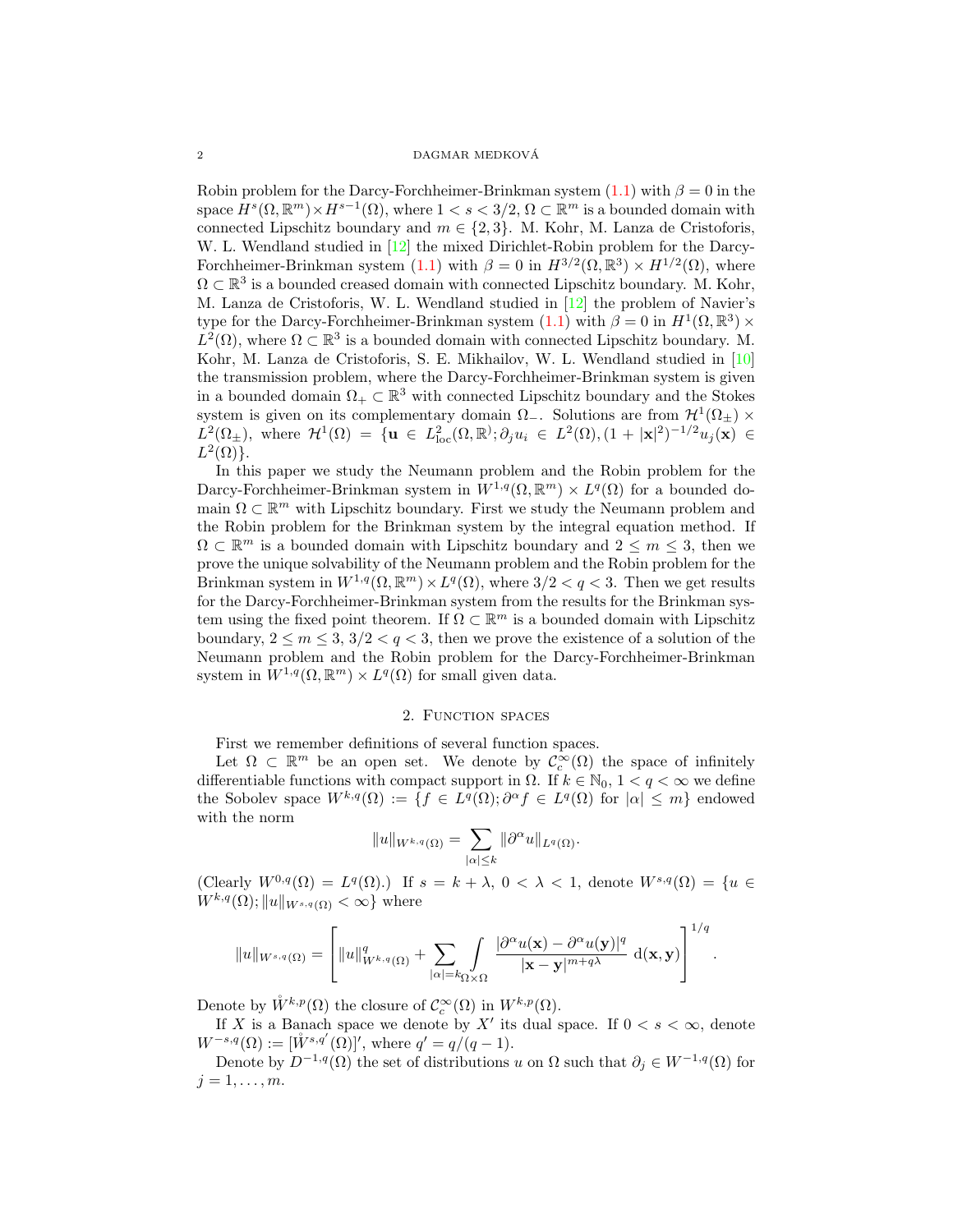If  $\Omega \subset V \subset \overline{\Omega}$  then we denote by  $L^q_{loc}(V)$  the space of all measurable functions u on  $\Omega$  such that  $u \in L^q(\omega)$  for each bounded open set  $\omega$  with  $\overline{\omega} \subset V$ .

If  $\Omega \subset \mathbb{R}^m$  is an open set with compact Lipschitz boundary,  $0 < s < 1, 1 < q <$  $\infty$ , denote  $W^{s,q}(\partial\Omega) = \{u \in L^q(\partial\Omega); ||u||_{W^{s,q}(\partial\Omega)} < \infty\}$  where

$$
||u||_{W^{s,q}(\partial\Omega)} = \left[||u||^q_{L^q(\partial\Omega)} + \int_{\partial\Omega\times\partial\Omega} \frac{|u(\mathbf{x}) - u(\mathbf{y})|^q}{|\mathbf{x} - \mathbf{y}|^{m-1+qs}} d(\mathbf{x}, \mathbf{y})\right]^{1/q}
$$

Further,  $W^{-s,q}(\partial \Omega) := [W^{s,q'}(\partial \Omega)]'$ , where  $q' = q/(q-1)$ .

We denote  $\mathcal{C}_c^{\infty}(\Omega;\mathbb{R}^m) := \{(v_1,\ldots,v_m); v_j \in \mathcal{C}_c^{\infty}(\Omega)\}\.$  Similarly for other spaces of functions.

**Lemma 2.1.** Let  $\Omega \subset \mathbb{R}^m$  be a domain, i.e. an open connected set. If  $1 < q < \infty$ then  $D^{-1,q}(\Omega) \subset L^q_{loc}(\Omega)$ . Choose a bounded non-empty domain  $\omega$  such that  $\overline{\omega} \subset \Omega$ . Then  $D^{-1,q}(\Omega)$  is a Banach space equipped with the norm

(2.1) kukD−1,q(Ω) := kukLq(ω) + k∇uk<sup>W</sup> <sup>−</sup>1,q(Ω).

Different choices of  $\omega$  give equivalent norms.

*Proof.* Let  $u \in D^{-1,q}(\Omega)$ . According to [24, Proposition I.1.1]

(2.2) 
$$
\langle \nabla u, \Phi \rangle = 0 \quad \forall \Phi \in C_c^{\infty}(\Omega, \mathbb{R}^m), \nabla \cdot \Phi = 0.
$$

Let  $\omega \subset \Omega$  be a bounded domain with Lipschitz boundary such that  $\overline{\omega} \subset \Omega$ . Since u satisfies (2.2), [22, Lemma 2.1.1] gives that there exists  $p \in L^{q}(\omega)$  such that  $\nabla p = \nabla u$  in  $\omega$ . Since  $\nabla (u - p) = 0$  in  $\omega$ ,  $u - p$  is constant in  $\omega$ . Hence  $u \in L^q_{loc}(\Omega)$ .

Let  $\omega$  be a bounded non-empty domain such that  $\overline{\omega} \subset \Omega$ . Let  $u_n$  be a Cauchy sequence with respect to the norm  $(2.1)$ . Then  $(u_n, \nabla u_n)$  is a Cauchy sequence in  $L^q(\omega) \times W^{-1,q}(\Omega) \times \cdots \times W^{-1,q}(\Omega)$ . So,  $(u_n, \nabla u_n) \to (f_0, f_1, \ldots, f_m)$  in  $L^q(\omega) \times$  $W^{-1,q}(\Omega) \times \cdots \times W^{-1,q}(\Omega)$ . Clearly,  $\partial_j f_0 = f_j$  in  $\omega$  in the sense of distributions for  $j = 1, \ldots, m$ . Define  $f = (f_1, \ldots, f_m)$ . Since  $u_n$  satisfy  $(2.2)$ , we get

(2.3) 
$$
\langle \mathbf{f}, \mathbf{\Phi} \rangle = 0 \quad \forall \mathbf{\Phi} \in \mathcal{C}_c^{\infty}(\Omega, \mathbb{R}^m), \nabla \cdot \mathbf{\Phi} = 0.
$$

According to [24, Proposition I.1.1] there exists a distribution u in  $\Omega$  such that  $\nabla u = \mathbf{f}$ . Since  $\nabla (u - f_0) = 0$  in  $\omega$ ,  $u - f_0$  is constant. We can suppose that  $u = f_0$  in  $\omega$ . Let G be a bounded domain with Lipschitz boundary such that  $\omega \subset G \subset \overline{G} \subset \Omega$ . Since f satisfies (2.3), [22, Lemma 2.1.1] gives that there exists  $p \in L^q(G)$  such that  $\nabla p = \nabla u$  in G. Since  $\nabla (u - p) = 0$  in G,  $u - p$  is constant in G. Thus  $u \in D^{-1,q}(\Omega)$  and  $u_n \to u$  in  $D^{-1,q}(\Omega)$ .

Let  $\omega, G$  be bounded non-empty domains such that  $G \subset \omega \subset \overline{\omega} \subset \Omega$ . If  $u \in$  $D^{-1,q}(\Omega)$  then

$$
||u||_{L^q(G)} + ||\nabla u||_{W^{-1,q}(\Omega)} \leq ||u||_{L^q(\omega)} + ||\nabla u||_{W^{-1,q}(\Omega)}.
$$

[31, Chapter II, §5, Corollary] gives that there exist a positive constant C such that

$$
||u||_{L^{q}(\omega)} + ||\nabla u||_{W^{-1,q}(\Omega)} \leq C \left[ ||u||_{L^{q}(G)} + ||\nabla u||_{W^{-1,q}(\Omega)} \right] \qquad \forall u \in D^{-1,q}(\Omega).
$$

.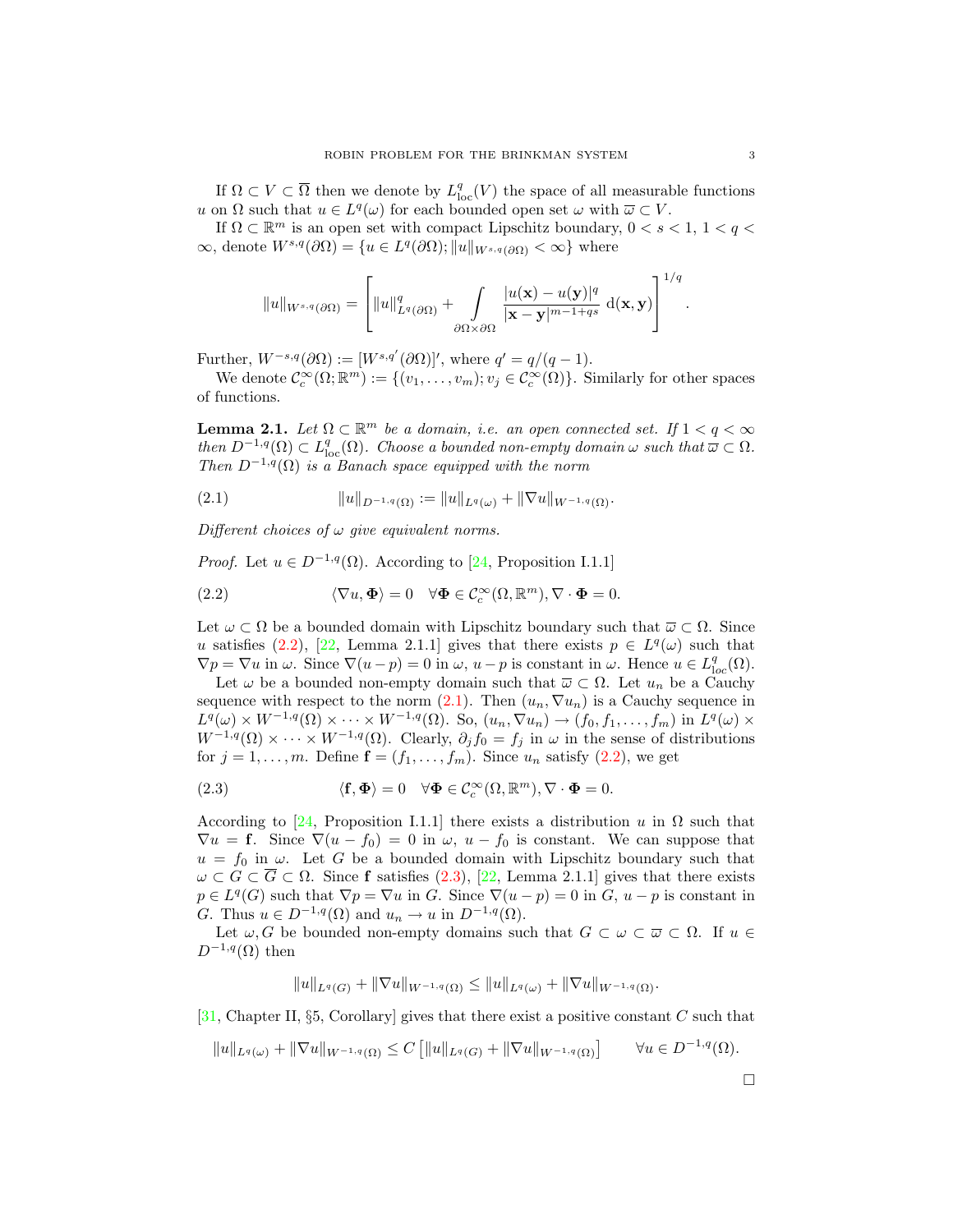#### $$\sf DAGMAR\; MEDKOVA$$

### 3. Formulation of the problem

Suppose first that  $\Omega \subset \mathbb{R}^m$  is a bounded domain with Lipschitz boundary, and  $(u, p) \in C^2(\overline{\Omega}; \mathbb{R}^m) \times C^1(\overline{\Omega})$  is a classical solution of the Robin problem for the Brinkman system

(3.1a) 
$$
\nabla p - \Delta \mathbf{u} + \lambda \mathbf{u} = \mathbf{f} \text{ in } \Omega, \qquad \nabla \cdot \mathbf{u} = 0 \text{ in } \Omega,
$$

(3.1b) 
$$
T(\mathbf{u},p)\mathbf{n}+h\mathbf{u}=\mathbf{g} \qquad \text{on } \partial\Omega,
$$

where

$$
T(\mathbf{u}, p) = 2\hat{\nabla}\mathbf{u} - pI, \quad \hat{\nabla}\mathbf{u} = \frac{1}{2}[\nabla\mathbf{u} + (\nabla\mathbf{u})^T]
$$

and I is the identity matrix. If  $\Phi \in C_c^{\infty}(\mathbb{R}^m, \mathbb{R}^m)$ , then the Green formula gives

$$
\int_{\Omega} \mathbf{f} \cdot \mathbf{\Phi} \, \mathrm{d}\mathbf{x} + \int_{\partial \Omega} \mathbf{g} \cdot \mathbf{\Phi} \, \mathrm{d}\sigma = \int_{\Omega} \left[ 2\hat{\nabla} \mathbf{u} \cdot \hat{\nabla} \mathbf{\Phi} - p(\nabla \cdot \mathbf{\Phi}) + \lambda \mathbf{\Phi} \cdot \mathbf{u} \right] \, \mathrm{d}\mathbf{x} + \int_{\partial \Omega} h \mathbf{u} \cdot \mathbf{\Phi} \, \mathrm{d}\sigma.
$$

(Compare [29, p. 14].) This formula motivates definition of a weak solution of the Robin problem for the Brinkman system.

Let  $\Omega \subset \mathbb{R}^m$  be an open set with compact Lipschitz boundary,  $h \in L^{\infty}(\partial \Omega)$ ,  $1 < q < \infty, q' = q/(q-1), \mathbf{F} \in [W^{1,q'}(\Omega, \mathbb{R}^m)]'.$  We say that  $(\mathbf{u}, p) \in W^{1,q}(\Omega, \mathbb{R}^m) \times$  $L^q_{\text{loc}}(\overline{\Omega})$  is a weak solution of the Robin problem for the Brinkman system

(3.2a) 
$$
\nabla p - \Delta \mathbf{u} + \lambda \mathbf{u} = \mathbf{F} \quad in \quad \Omega, \qquad \nabla \cdot \mathbf{u} = 0 \quad in \quad \Omega,
$$

(3.2b) 
$$
T(\mathbf{u},p)\mathbf{n} + h\mathbf{u} = \mathbf{F} \qquad on \ \partial\Omega
$$

$$
if \nabla \cdot \mathbf{u} = 0 \text{ in } \Omega \text{ and}
$$

(3.3) 
$$
\langle \mathbf{F}, \mathbf{\Phi} \rangle = \int_{\Omega} \left[ 2 \hat{\nabla} \mathbf{u} \cdot \hat{\nabla} \mathbf{\Phi} - p (\nabla \cdot \mathbf{\Phi}) + \lambda \mathbf{\Phi} \cdot \mathbf{u} \right] d\mathbf{x} + \int_{\partial \Omega} h \mathbf{u} \cdot \mathbf{\Phi} d\sigma
$$

for all  $\Phi \in C_c^{\infty}(\mathbb{R}^m, \mathbb{R}^m)$ . If  $h \equiv 0$  we say about the Neumann problem for the Brinkman system.

If  $\Omega$  is bounded then  $p \in L^q(\Omega)$  and the density of  $\mathcal{C}_c^{\infty}(\mathbb{R}^m,\mathbb{R}^m)$  in  $W^{1,q'}(\mathbb{R}^m,\mathbb{R}^m)$ gives that (3.3) holds for all  $\mathbf{\Phi} \in W^{1,q'}(\mathbb{R}^m, \mathbb{R}^m)$ .

If **F** is supported on the boundary then  $(\mathbf{u}, p)$  is a weak solution of the problem (3.1) with  $\mathbf{f} \equiv 0$  and  $\mathbf{g} = \mathbf{F}$ .

If  $(\mathbf{u}, p) \in W^{1,q}(\Omega, \mathbb{R}^m) \times L^q_{\text{loc}}(\overline{\Omega})$  then  $(3.3)$  holds for all  $\Phi \in C_c^{\infty}(\Omega, \mathbb{R}^m)$  if and only if  $(\mathbf{u}, p)$  is a solution of  $(3.2a)$  in the sense of distributions.

Remark that if  $\Omega \subset \mathbb{R}^m$  is a bounded domain with Lipschitz boundary and  $(\mathbf{u}, p) \in C^2(\overline{\Omega}; \mathbb{R}^m) \times C^1(\overline{\Omega})$  is a classical solution of the problem  $(3.1)$ , then  $(\mathbf{u}, p)$ is a weak solution of the problem (3.2) with

$$
\langle \mathbf{F}, \mathbf{\Phi} \rangle := \int_{\Omega} \mathbf{f} \cdot \mathbf{\Phi} \, \mathrm{d} \mathbf{x} + \int_{\partial \Omega} \mathbf{g} \cdot \mathbf{\Phi} \, \mathrm{d} \sigma.
$$

## 4. BRINKMAN SYSTEM IN  $\mathbb{R}^m$

**Lemma 4.1.** For  $t \in (0,\infty)$  define  $L_t\varphi(\mathbf{x}) := \varphi(t\mathbf{x})$  for  $\varphi \in C_c^{\infty}(\mathbb{R}^m)$ . More generally, for a distribution f we define

$$
\langle L_t f, \varphi \rangle := \langle f, t^m L_{1/t} \varphi \rangle.
$$

Suppose that

(4.1) 
$$
\nabla p - \Delta \mathbf{u} + \lambda \mathbf{u} = \mathbf{f}, \quad \nabla \cdot \mathbf{u} = 0 \quad in \mathbb{R}^m
$$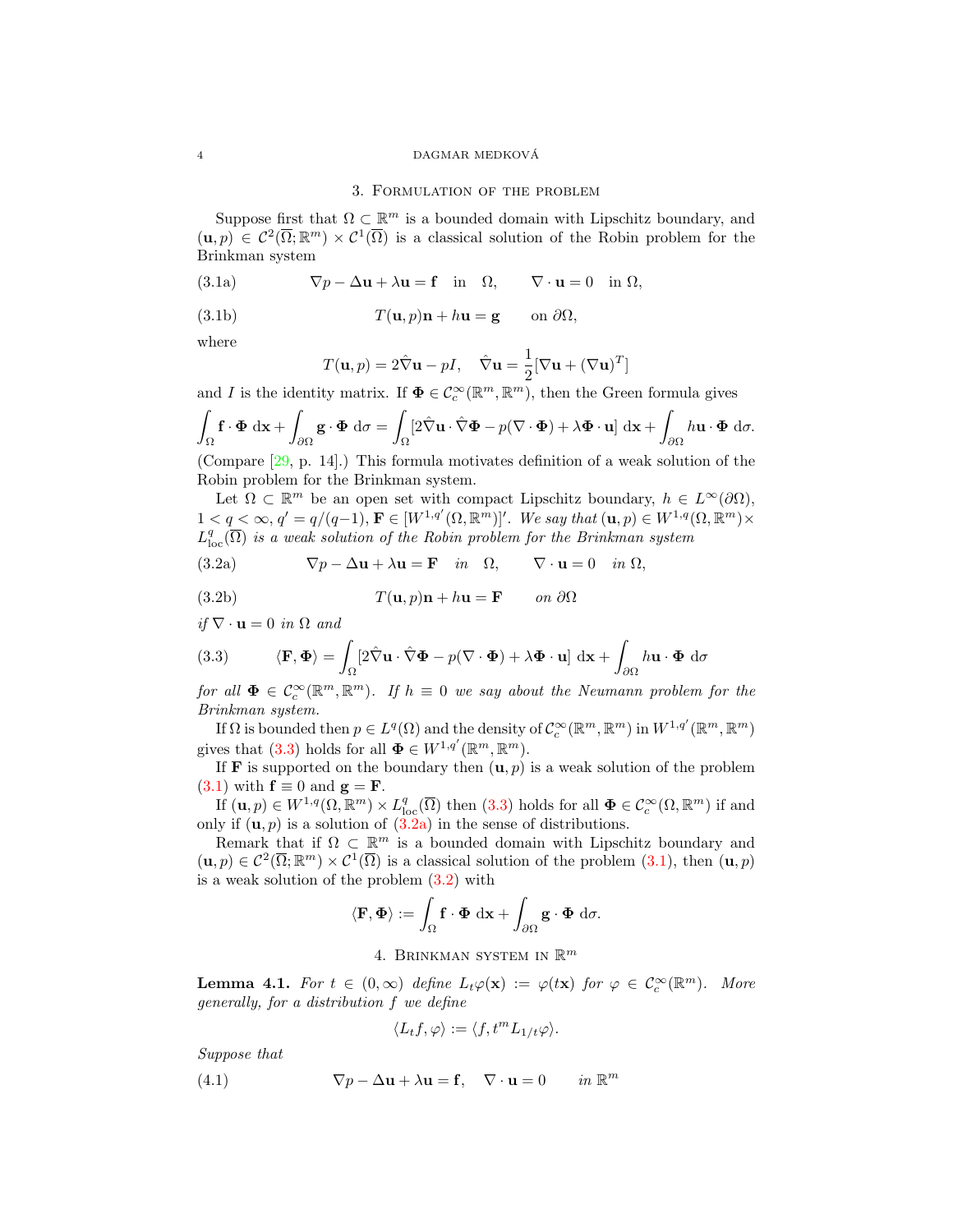in the sense of distributions. Define  $\tilde{p} := t^{-1}L_t p$ ,  $\tilde{\mathbf{u}} := t^{-2}L_t \mathbf{u}$ ,  $\tilde{\mathbf{f}} := L_t \mathbf{f}$ . Then

(4.2) 
$$
\nabla \tilde{p} - \Delta \tilde{\mathbf{u}} + t^2 \lambda \tilde{\mathbf{u}} = \tilde{\mathbf{f}}, \quad \nabla \cdot \tilde{\mathbf{u}} = 0.
$$

*Proof.* If  $p \in C_c^{\infty}(\mathbb{R}^m)$ ,  $\mathbf{u} \in C_c^{\infty}(\mathbb{R}^m, \mathbb{R}^m)$  then easy calculation yields (4.2). If  $\mathbf{u}, p$ are distributions we can choose  $p_k \in C_c^{\infty}(\mathbb{R}^m)$ ,  $\mathbf{u}_k \in C_c^{\infty}(\mathbb{R}^m, \mathbb{R}^m)$  such that  $p_k \to p$ ,  $u_k \rightarrow u$  in the sense of distributions. Now we get  $(4.2)$  by the limit process.

**Proposition 4.2.** Let  $\lambda \in (0, \infty)$ ,  $1 < q < \infty$ ,  $f \in W^{-1,q}(\mathbb{R}^m, \mathbb{R}^m)$ . Then there exists a solution  $(\mathbf{u}, p) \in W^{1,q}(\mathbb{R}^m, \mathbb{R}^m) \times L^q_{loc}(\mathbb{R}^m)$  of (4.1). A velocity  $\mathbf{u}$  is unique, a pressure p is unique up to an additive constant. Moreover,  $p \in D^{-1,q}(\mathbb{R}^m)$  and

(4.3) 
$$
\|\mathbf{u}\|_{W^{1,q}(\mathbb{R}^m)} + \inf_{c \in \mathbb{R}^1} \|p+c\|_{D^{-1,q}(\mathbb{R}^m)} \leq C \|\mathbf{f}\|_{W^{-1,q}(\mathbb{R}^m)}
$$

where C depends only on m,  $\lambda$ , q and a choice of  $\omega$  in (2.1).

*Proof.* If  $\lambda = 1$  then there exists a solution  $(\mathbf{u}, p) \in W^{1,q}(\mathbb{R}^m, \mathbb{R}^m) \times L^q_{loc}(\mathbb{R}^m)$  of  $(4.1)$  by [30, Theorem 5.5] and [5, Lemma IV.1.1]. Lemma 4.1 gives that there exists a solution  $(\mathbf{u}, p) \in W^{1,q}(\mathbb{R}^m, \mathbb{R}^m) \times L^q_{\text{loc}}(\mathbb{R}^m)$  of (4.1) for arbitrary  $\lambda \in (0, \infty)$ . Let  $(\tilde{\mathbf{u}}, \tilde{p}) \in W^{1,q}(\mathbb{R}^m, \mathbb{R}^m) \times L^q_{\text{loc}}(\mathbb{R}^m)$  be another solution of  $(4.1)$ . Then  $u_j - \tilde{u}_j$ ,  $p - \tilde{p}_j$ are polynomials by [18, Proposition 5.1]. Since  $u_j - \tilde{u}_j \in W^{1,q}(\mathbb{R}^m)$ , we infer that  $u_j - \tilde{u}_j \equiv 0$ . Thus  $\nabla (p - \tilde{p}) \equiv 0$  by (4.1). This forces that  $p - \tilde{p}$  is constant. Since  $\partial_j p = \Delta u_j - \lambda u_j + f_j \in W^{-1,q}(\mathbb{R}^m)$ , we infer  $p \in D^{-1,q}(\mathbb{R}^m)$ .

Define

$$
Q(\mathbf{u},p) := \int_{\Omega} p \, \mathrm{d}\mathbf{x}.
$$

Then  $(\mathbf{u}, p) \mapsto (\nabla p - \Delta \mathbf{u} + \lambda \mathbf{u}, Qp)$  is a bounded linear operator from the Banach space  $W^{1,q}_{\sigma}(\mathbb{R}^m, \mathbb{R}^m) \times D^{-1,q}(\mathbb{R}^m)$  to  $W^{-1,q}(\mathbb{R}^m, \mathbb{R}^m)$ , where  $W^{1,q}_{\sigma}(\mathbb{R}^m, \mathbb{R}^m) :=$  ${\bf u} \in W^{1,q}(\mathbb{R}^m, \mathbb{R}^m); \nabla \cdot {\bf u} \equiv 0$ . Since it is one-to-one and onto, it is an isomorphism. This gives the estimate  $(4.3)$ .

## 5. Fundamental solution of the Brinkman system

Let  $\lambda \geq 0$ . Then there exists a unique fundamental solution  $E^{\lambda} = (E^{\lambda}_{ij}), Q^{\lambda} =$  $(Q_j^{\lambda})$  of the Brinkman system

(5.1) 
$$
-\Delta \mathbf{u} + \lambda \mathbf{u} + \nabla p = 0, \quad \nabla \mathbf{u} = 0
$$

in  $\mathbb{R}^m$  such that  $E^{\lambda}(x) = o(|x|)$ ,  $Q^{\lambda}(x) = o(|x|)$  as  $|x| \to \infty$ . Remember that for  $i, j \in \{1, \ldots, m\}$  we have

(5.2) 
$$
-\Delta E_{ij}^{\lambda} + \lambda E_{ij}^{\lambda} + \partial_i Q_j^{\lambda} = \delta_{ij} \delta_0, \quad \partial_1 E_{1j}^{\lambda} + \dots \partial_m E_{mj}^{\lambda} = 0,
$$

(5.3) 
$$
-\Delta E_{i,m+1}^{\lambda} + \lambda E_{i,m+1}^{\lambda} + \partial_i Q_{m+1}^{\lambda} = 0, \quad \partial_1 E_{1,m+1}^{\lambda} + \dots + \partial_m E_{m,m+1}^{\lambda} = \delta_0.
$$
 Clearly,

$$
\qquad \qquad \text{Clearly,}
$$

(5.4) 
$$
E^{\lambda}(-\mathbf{x}) = E^{\lambda}(\mathbf{x}), \quad Q^{\lambda}(-\mathbf{x}) = -Q^{\lambda}(\mathbf{x}).
$$

If  $j \in \{1, \ldots, m\}$  then

$$
Q_j^{\lambda}(x) = E_{j,m+1}^{\lambda}(x) = \frac{1}{\omega_n} \frac{x_j}{|x|^m},
$$
  

$$
Q_{m+1}^{\lambda} = \begin{cases} \delta_0(x) + (\lambda/\omega_m) \ln |x|^{-1}, & m = 2, \\ \delta_0(x) + (\lambda/\omega_m)(m-2)^{-1}|x|^{2-m}, & m > 2, \end{cases}
$$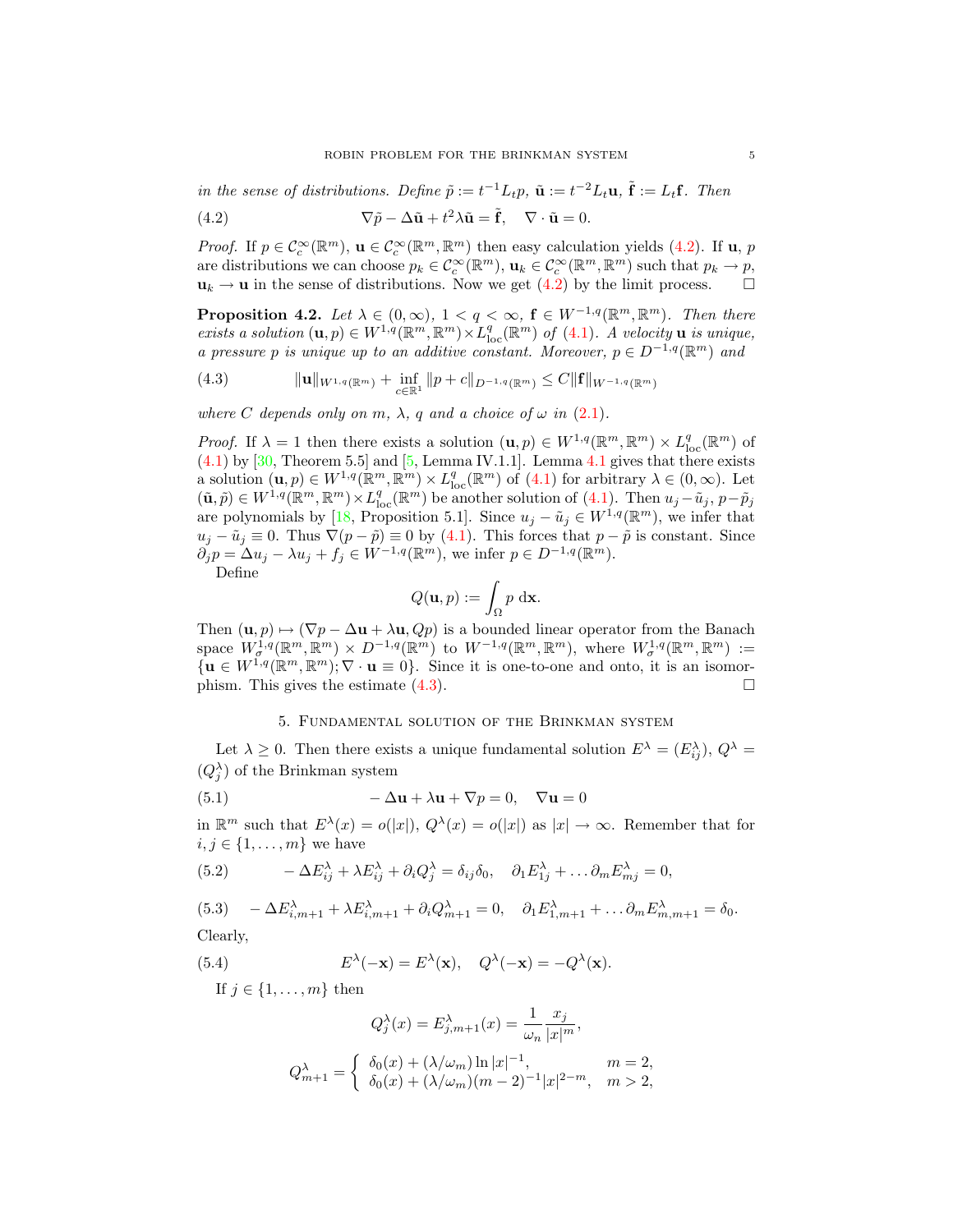where  $\omega_m$  is the area of the unit sphere in  $\mathbb{R}^m$ . (See [29, p. 60].) The expressions of  $E^{\lambda}$  can be found in the book [29, Chapter 2]. We omit them for the sake of brevity.

For  $\lambda = 0$  we obtain the fundamental solution of the Stokes system. If  $i, j \in$  $\{1, \ldots, m\}$ , the components of  $E^0$  are given by

(5.5) 
$$
E_{ij}^0(x) = \frac{1}{2\omega_m} \left\{ \frac{\delta_{ij}}{(m-2)|x|^{m-2}} + \frac{x_i x_j}{|x|^m} \right\}, \quad m \ge 3
$$

(5.6) 
$$
E_{ij}^{0}(x) = \frac{1}{4\pi} \left\{ \delta_{ij} \ln \frac{1}{|x|} + \frac{x_j x_k}{|x|^2} \right\}, \quad m = 2,
$$

(see, e.g.,  $[29, p. 16]$ ).

If  $i, j \leq m$  then

$$
E_{ij}^{\lambda} = E_{ji}^{\lambda},
$$

(5.8) 
$$
|E_{ij}^{\lambda}(x) - E_{ij}^{0}(x)| = O(1) \text{ as } |x| \to 0
$$

by [29, p. 66] and

(5.9) 
$$
|\nabla E_{ij}^{\lambda}(x) - \nabla E_{ij}^{0}(x)| = O(|x|^{2-m}) \text{ as } |x| \to 0
$$

by [18, Lemma 4.1].

If  $i, j \leq m$  and  $\lambda > 0$ , then

(5.10) 
$$
\partial^{\alpha} E_{ij}(x) = O(|x|^{-m-|\alpha|}), \quad |x| \to \infty
$$

for each multiindex  $\alpha$ . (See [14, Lemma 3.1].)

## 6. Volume potential

We denote  $Q(x) = (Q_1^0(x), \ldots, Q_m^0(x)) = (Q_1^{\lambda}(x), \ldots, Q_m^{\lambda}(x))$ . By  $\tilde{E}^{\lambda}$  we denote the matrix of the type  $m \times m$ , where  $\tilde{E}_{ij}^{\lambda}(x) = E_{ij}^{\lambda}(x)$  for  $i, j \leq m$ .

**Proposition 6.1.** Let  $0 < \lambda < \infty$ ,  $1 < q < \infty$ ,  $s \in \mathbb{R}^1$ . Then  $f \mapsto \tilde{E}^{\lambda} * f$ ,  $f \in \mathcal{C}_c^{\infty}(\mathbb{R}^m, \mathbb{R}^m)$ , can be extended by a unique way as a bounded linear operator from  $W^{s,q}(\mathbb{R}^m, \mathbb{R}^m)$  to  $W^{s+2,q}(\mathbb{R}^m, \mathbb{R}^m)$ .

*Proof.*  $C_c^{\infty}(\mathbb{R}^m, \mathbb{R}^m)$  is a dense subset of  $W^{s,q}(\mathbb{R}^m, \mathbb{R}^m)$  by [25, §2.3.3], [26, §2.12, Theorem] and [1, Theorem 4.2.2]. This gives a uniqueness.

Suppose first that  $s = -1$ . If  $f \in C_c^{\infty}(\mathbb{R}^m, \mathbb{R}^m)$ , then  $\mathbf{u} := \tilde{E}^{\lambda} * f$ ,  $p := Q * f$ is a solution of (4.1). According to Proposition 4.2 there exists a solution  $(\tilde{\mathbf{u}}, \tilde{p}) \in$  $W^{1,q}(\mathbb{R}^m, \mathbb{R}^m) \times L_{\text{loc}}^{\hat{q}}(\mathbb{R}^m)$  of  $(4.1)$  such that

$$
\|\tilde{\mathbf{u}}\|_{W^{1,q}(\mathbb{R}^m)} \leq C_1 \|\mathbf{f}\|_{W^{-1,q}(\mathbb{R}^m)}
$$

with  $C_1$  independent of f. [18, Proposition 5.1] gives that  $u_j - \tilde{u}_j$  are polynomials. Since  $u \in L^q({\{|x| > r\}})$  for sufficiently large r by  $(5.10)$ , we infer that  $u \equiv \tilde{u}$ . Therefore  $B: \mathbf{f} \mapsto \tilde{E}^{\lambda} * \mathbf{f}, \mathbf{f} \in C_c^{\infty}(\mathbb{R}^m, \mathbb{R}^m)$ , can be extended as a bounded linear operator  $B: W^{-1,q}(\mathbb{R}^m, \mathbb{R}^m) \to W^{1,q}(\mathbb{R}^m, \mathbb{R}^m)$ .

Let now  $k \in \mathbb{N}_0$ . Then  $W^{k,q}(\mathbb{R}^m) \hookrightarrow W^{-1,q}(\mathbb{R}^m)$  by [26, §2.3.3, Remark 4]. In particular, there exists a constant  $C_2$  such that

(6.1) 
$$
\|\mathbf{f}\|_{W^{-1,q}(\mathbb{R}^m)} \leq C_2 \|\mathbf{f}\|_{L^q(\mathbb{R}^m)}.
$$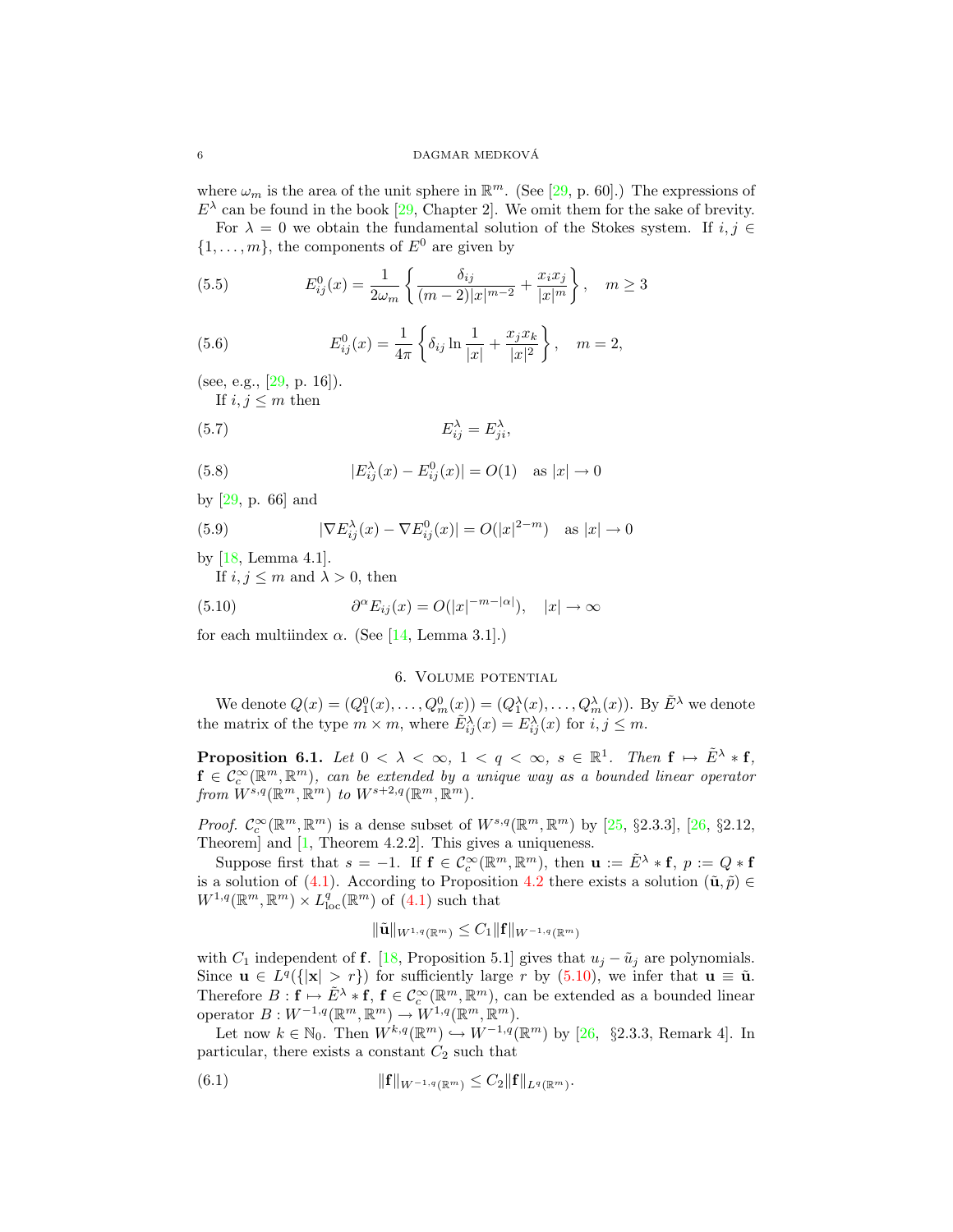If  $f \in W^{k,q}(\mathbb{R}^m, \mathbb{R}^m)$  and  $\alpha$  is a multi-index with  $|\alpha| \leq k+1$ , then  $\partial^{\alpha} \tilde{E}^{\lambda} * f =$  $\tilde{E}^{\lambda} * \partial^{\alpha} \mathbf{f}$  and therefore

$$
\|\partial^{\alpha}\tilde{E}^{\lambda}\ast\mathbf{f}\|_{W^{1,q}(\mathbb{R}^m)}\leq C_1\|\partial^{\alpha}\mathbf{f}\|_{W^{-1,q}(\mathbb{R}^m)}.
$$

This,  $(6.1)$  and  $\partial_j: L^q(\mathbb{R}^m) \to W^{-1,q}(\mathbb{R}^m)$  bounded yield that

 $B:W^{k,q}(\mathbb{R}^m,\mathbb{R}^m)\to W^{k+2,q}(\mathbb{R}^m,\mathbb{R}^m)$ 

is bounded.

Let now  $k \in \mathbb{N}_0$ ,  $0 < \theta < 1$ ,  $s = k - 1 + \theta$ . Then

$$
(W^{k-1,q}(\mathbb{R}^m), W^{k,q}(\mathbb{R}^m))_{\theta,q} = W^{s,q}(\mathbb{R}^m),
$$
  

$$
(W^{k+1,q}(\mathbb{R}^m), W^{k+2,q}(\mathbb{R}^m))_{\theta,q} = W^{s+2,q}(\mathbb{R}^m)
$$

where  $( , )_{\theta,q}$  denotes the real interpolation. (See [3, Theorem 6.4.5].) Thus B:  $W^{s,q}(\mathbb{R}^m, \mathbb{R}^m) \to W^{s+2,q}(\mathbb{R}^m, \mathbb{R}^m)$  is bounded by [23, Lemma 22.3].

Let now  $s < -1$ . Denote  $q' = q/(q-1)$ . Since  $B: W^{-s-2,q'}(\mathbb{R}^m) \to W^{-s,q'}(\mathbb{R}^m)$ is bounded, we infer that  $B': W^{s,q}(\mathbb{R}^m, \mathbb{R}^m) \to W^{s+2,q}(\mathbb{R}^m, \mathbb{R}^m)$  is bounded. Since  $\tilde{E}^{\lambda}(-\mathbf{x}) = \tilde{E}^{\lambda}(\mathbf{x})$  by (5.4) and  $\tilde{E}_{ij} = \tilde{E}_{ji}$  by (5.7), Fubini's theorem yields that  $B'=B.$ 

## 7. Brinkman boundary layer potentials

Let now  $\Omega \subset \mathbb{R}^m$  be an open set with compact Lipschitz boundary. If  $1 < q < \infty$ and  $\mathbf{g} \in L^q(\partial\Omega,\mathbb{R}^m)$  then the single-layer potential for the Brinkman system  $E_{\Omega}^{\lambda} \mathbf{g}$ and its associated pressure potential  $Q_\Omega {\bf g}$  are given by

$$
E_{\Omega}^{\lambda} \mathbf{g}(x) := \int_{\partial \Omega} \tilde{E}^{\lambda}(x - y) \mathbf{g}(y) d\sigma(y),
$$
  

$$
Q_{\Omega} \mathbf{g}(x) := \int_{\partial \Omega} Q(x - y) \mathbf{g}(y) d\sigma(y).
$$

More generally, if  $\mathbf{g} = (g_1, \ldots, g_m)$ , where  $g_j$  are distributions supported on  $\partial \Omega$ then we define

$$
E_{\Omega}^{\lambda} \mathbf{g}(x) := \langle \mathbf{g}, \tilde{E}^{\lambda}(x - \cdot) \rangle, \quad Q_{\Omega} \mathbf{g}(x) := \langle \mathbf{g}, Q(x - \cdot) \rangle.
$$

Remark that  $(E_0 \circ g, Q_0 g)$  is a solution of the Brinkman system  $(5.1)$  in the set  $\mathbb{R}^m \setminus \partial \Omega$ .

Denote

$$
K^{\lambda}_{\Omega}(y,x) = -T_x(\tilde{E}^{\lambda}(x-y), Q(x-y))\mathbf{n}^{\Omega}(x),
$$

where

$$
T(\mathbf{u}, p) = 2\hat{\nabla}\mathbf{u} - pI, \quad \hat{\nabla}\mathbf{u} = \frac{1}{2}[\nabla\mathbf{u} + (\nabla\mathbf{u})^T]
$$

is the stress tensor corresponding to a velocity  $\bf{u}$  and a pressure  $p$ . Now we define a double layer potential. For  $\Psi \in L^q(\partial\Omega,\mathbb{R}^m)$  define in  $\mathbb{R}^m \setminus \partial\Omega$ 

(7.1) 
$$
(D_{\Omega}^{\lambda} \Psi)(x) = \int_{\partial \Omega} K_{\Omega}^{\lambda}(x, y) \Psi(y) d\sigma(y),
$$

and the corresponding pressure by

(7.2) 
$$
(\Pi_{\Omega}^{\lambda} \Psi)(\mathbf{x}) = \int_{\partial \Omega} \Pi_{\Omega}^{\lambda}(\mathbf{x}, \mathbf{y}) \Psi(\mathbf{y}) \, d\sigma(\mathbf{y}).
$$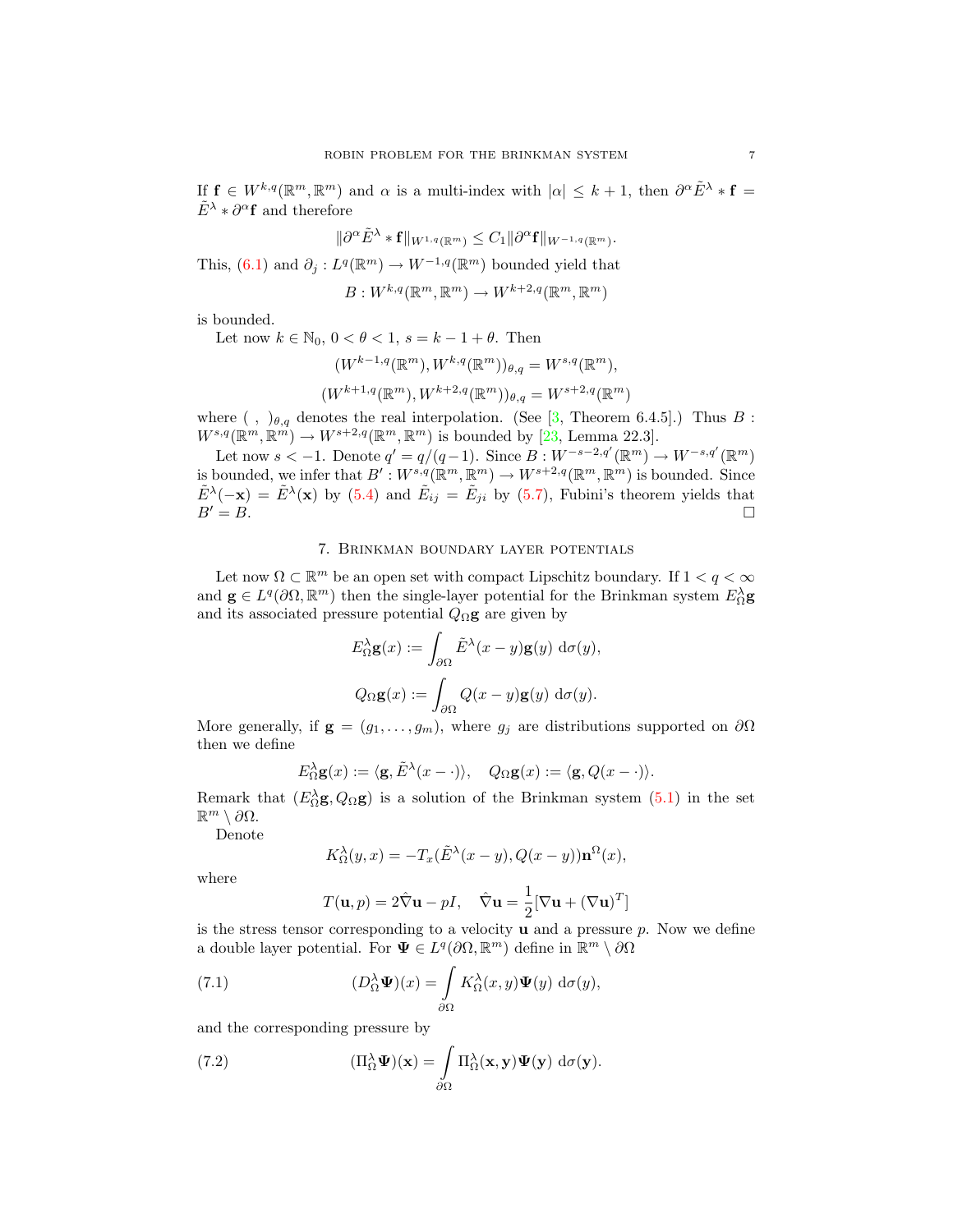If  $m > 2$  then

$$
\Pi_{\Omega}^{\lambda}(\mathbf{x},\mathbf{y})=\frac{1}{\omega_m}\left\{-(\mathbf{y}-\mathbf{x})\frac{2m(\mathbf{y}-\mathbf{x})\cdot\mathbf{n}^{\Omega}(\mathbf{y})}{|\mathbf{y}-\mathbf{x}|^{m+2}}+\frac{2\mathbf{n}^{\Omega}(\mathbf{y})}{|\mathbf{y}-\mathbf{x}|^m}-\lambda\frac{|\mathbf{x}-\mathbf{y}|^{2-m}}{m-2}\mathbf{n}^{\Omega}(\mathbf{y})\right\},
$$

where  $\omega_m$  is the surface of the unit sphere. If  $m = 2$  then

$$
\Pi_{\Omega}^{\lambda}(\mathbf{x}, \mathbf{y}) = \frac{1}{2\pi} \left\{ -(\mathbf{y} - \mathbf{x}) \frac{4(\mathbf{y} - \mathbf{x}) \cdot \mathbf{n}^{\Omega}(\mathbf{y})}{|\mathbf{y} - \mathbf{x}|^{4}} + \frac{2\mathbf{n}^{\Omega}(\mathbf{y})}{|\mathbf{y} - \mathbf{x}|^{m}} - \lambda \left( \ln \frac{1}{|\mathbf{x} - \mathbf{y}|} \right) \mathbf{n}^{\Omega}(\mathbf{y}) \right\}
$$

.

Remark that  $D_{\Omega}^{\lambda} \Psi \in C^{\infty}(\mathbb{R}^m \setminus \partial\Omega, \mathbb{R}^m)$ ,  $\Pi_{\Omega}^{\lambda} \Psi \in C^{\infty}(\mathbb{R}^m \setminus \partial\Omega, \mathbb{R}^1)$  and  $\nabla \Pi_{\Omega}^{\lambda} \Psi \Delta D_\Omega^\lambda \mathbf{\Psi} + \lambda D_\Omega^\lambda \mathbf{\Psi} = 0, \ \nabla \cdot D_\Omega^\lambda \mathbf{\Psi} = 0 \text{ in } \mathbb{R}^m \setminus \partial \Omega.$ 

Define

$$
K_{\Omega,\lambda}\Psi(\mathbf{x}) = \lim_{\epsilon \searrow 0} \int \limits_{\partial \Omega \setminus B(\mathbf{x};\epsilon)} K_{\Omega}^{\lambda}(\mathbf{x},\mathbf{y})\Psi(\mathbf{y}) \, d\sigma(\mathbf{y}), \quad \mathbf{x} \in \partial \Omega,
$$

where  $B(\mathbf{x}; \epsilon) = \{ \mathbf{y} \in \mathbb{R}^m; |\mathbf{x} - \mathbf{y}| < \epsilon \}.$ 

**Lemma 7.1.** Let  $\Omega \subset \mathbb{R}^m$  be an open set with compact Lipschitz boundary,  $\lambda \geq 0$ ,  $1 < q < \infty$ ,  $0 < s < 1$ . Then  $K_{\Omega,\lambda}$  is a bounded linear operator on  $W^{s,q}(\partial\Omega,\mathbb{R}^m)$ and its adjoint operator  $K'_{\Omega, \lambda}$  is a bounded linear operator on  $W^{-s,q/(q-1)}(\partial \Omega, \mathbb{R}^m)$ .

(See [11, Lemma 3.1].)

**Lemma 7.2.** Let  $\Omega \subset \mathbb{R}^m$  be a bounded open set with Lipschitz boundary,  $\lambda \geq 0$ ,  $1 < q < \infty$ ,  $0 < s < 1$ . If  $s \neq 2$  suppose moreover that  $s \neq 1 - 1/q$ . Then  $D_{\Omega}^{\lambda}: W^{s,q}(\partial\Omega,\mathbb{R}^m) \rightarrow W^{s+1/q,q}(\Omega,\mathbb{R}^m)$  is a bounded linear operator. If  $\Phi \in$  $W^{s,q}(\partial\Omega,\mathbb{R}^m)$  then  $\frac{1}{2}\mathbf{\Phi} + K_{\Omega,\lambda}\mathbf{\Phi}$  is the trace of  $D_{\Omega}^{\lambda}\mathbf{\Phi}$ .

(See [11, Lemma 3.1].)

**Proposition 7.3.** Let  $\Omega \subset \mathbb{R}^m$  be an open set with compact Lipschitz boundary,  $\lambda > 0, 1 < q < \infty, -1 < s < 0.$  Then  $E_{\Omega}^{\lambda}: W^{s,q}(\partial \Omega, \mathbb{R}^m) \to W^{s+1+1/q,q}(\mathbb{R}^m)$  is bounded.

*Proof.* Put  $q' = q/(q-1)$ . Then

$$
W^{s,q}(\partial\Omega,\mathbb{R}^m)\hookrightarrow [\mathring{W}^{1/q'-s,q'}(\mathbb{R}^m,\mathbb{R}^m)]'=W^{s-1/q',q}(\mathbb{R}^m,\mathbb{R}^m)
$$

by [9, Chapter VI, Theorem 1] and [19, Theorem 3.18]. Since  $s-1/q'+2 = s+1+1/q$ , Proposition 6.1 gives the proposition.

**Lemma 7.4.** Let  $\Omega \subset \mathbb{R}^m$  be an open set with compact Lipschitz boundary,  $1 <$  $q < \infty, \, \pmb{\Phi} \in W^{-1/q, q}(\partial \Omega, \mathbb{R}^m), \, \lambda \geq 0.$  Denote by  $\mathcal{E}_{\Omega}^{\lambda} \pmb{\Phi}$  the restriction of  $E_{\Omega}^{\lambda} \pmb{\Phi}$  onto  $\partial\Omega$ . Then  $\mathcal{E}_{\Omega}^{\lambda}\mathbf{\Phi}$  is the trace of  $E_{\Omega}^{\lambda}\mathbf{\Phi}$ . If  $h \in L^{\infty}(\partial\Omega)$ , then  $(\mathbf{u}, p) := (E_{\Omega}^{\lambda}\mathbf{\Phi}, Q_{\Omega}\mathbf{\Phi})$ is a solution of the Robin problem (3.1) with  $\mathbf{f} \equiv 0$  and  $\mathbf{g} = \frac{1}{2}\mathbf{\Phi} - K'_{\Omega,\lambda}\mathbf{\Phi} + h\mathcal{E}_{\Omega}^{\lambda}\mathbf{\Phi}$ . Moreover,  $\mathcal{E}_{\Omega}^{\lambda}: W^{-1/q,q}(\partial \Omega, \mathbb{R}^m) \to W^{1-1/q,q}(\partial \Omega, \mathbb{R}^m)$  is a bounded operator.

(See [11, Lemma 3.1].)

**Proposition 7.5.** Let  $\Omega \subset \mathbb{R}^m$  be an open set with compact Lipschitz boundary,  $1 < q < \infty$ ,  $\lambda \geq 0$ ,  $0 < s < 1$ . Suppose that one from the following conditions is fulfilled:

- $(1)$   $q = 2$ .
- (2)  $\partial\Omega$  is of class  $C^1$ .
- (3)  $2 \le m \le 3$  and  $3/2 \le q \le 3$ .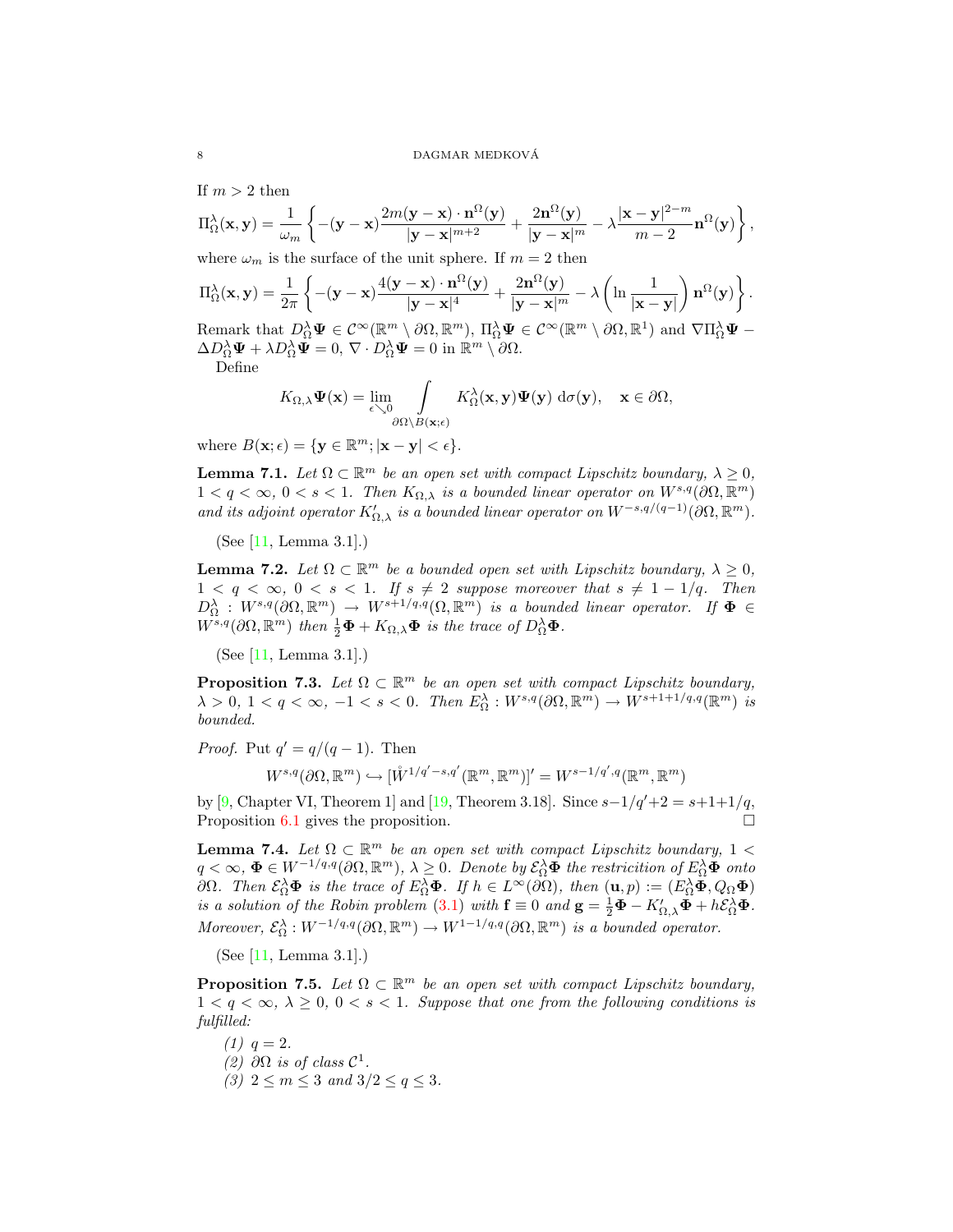Then  $\frac{1}{2}I \pm K_{\Omega,\lambda}$  are Fredholm operators with index 0 in  $W^{1-1/q,q}(\partial\Omega;\mathbb{R}^m)$  and in  $W^{s,2}(\overline{\partial}\Omega;\mathbb{R}^m)$ , and  $\frac{1}{2}I \pm K'_{\Omega,\lambda}$  in  $W^{-1/q,q}(\partial\Omega;\mathbb{R}^m)$  are Fredholm operators with index 0.

*Proof.* Denote  $q' = q/(q-1)$ . If  $\partial\Omega$  is of class  $\mathcal{C}^1$  then  $K_{\Omega,0}$  is a compact operator on  $W^{1-1/q,q}(\partial\Omega;\mathbb{R}^m)$  and on  $W^{1-1/q',q'}(\partial\Omega;\mathbb{R}^m)$  by [16, p. 232]. Therefore  $K'_{\Omega,0}$  is a compact operator on  $[W^{1-1/q', q'}(\partial \Omega; \mathbb{R}^m)]' = W^{-1/q, q}(\partial \Omega; \mathbb{R}^m)$ . Hence  $\frac{1}{2}I \pm K_{\Omega,0}$ are Fredholm operators with index 0 in  $W^{1-1/q,q}(\partial\Omega;\mathbb{R}^m)$ , and  $\frac{1}{2}I \pm K'_{\Omega,0}$  are Fredholm operators with index 0 in  $W^{-1/q,q}(\partial\Omega;\mathbb{R}^m)$ .

 $\frac{1}{2}I \pm K_{\Omega,0}$  are Fredholm operators with index 0 in  $W^{1-1/q,q}(\partial\Omega;\mathbb{R}^m)$  and in  $W^{s,2}(\partial\Omega;\mathbb{R}^m)$ , and  $\frac{1}{2}I \pm K'_{\Omega,0}$  are Fredholm operators with index 0 in the space  $W^{-1/q,q}(\partial\Omega;\mathbb{R}^m)$  in the other cases by [20, Theorem 10.5.3].

 $K_{\Omega,\lambda} - K_{\Omega,0}$  is a compact operator in  $W^{1-1/q,q}(\partial\Omega;\mathbb{R}^m)$  and in  $W^{s,2}(\partial\Omega;\mathbb{R}^m)$ ,  $K'_{\Omega,\lambda} - K'_{\Omega,0}$  is a compact operator in  $W^{-1/q,q}(\partial\Omega;\mathbb{R}^m)$  by [11, Theorem 3.1]. This gives the proposition.

## 8. Integral representation

The following lemma is well known for classical solutions of the Neumann problem for the Brinkman system.

**Lemma 8.1.** Let  $\Omega \subset \mathbb{R}^m$  be a bounded open set with Lipschitz boundary. Let  $\lambda \geq$  $0, 1 < q < \infty$ ,  $\mathbf{f} \equiv 0$ ,  $\mathbf{g} \in W^{-1/q, q}(\partial \Omega; \mathbb{R}^m)$ ,  $h \equiv 0$ . If  $(\mathbf{u}, p) \in W^{1,q}(\Omega, \mathbb{R}^m) \times L^q(\Omega)$ is a solution of the Neumann problem (3.1) then

(8.1) 
$$
D_{\Omega}^{\lambda} \mathbf{u}(\mathbf{x}) + E_{\Omega}^{\lambda} \mathbf{g}(\mathbf{x}) = \begin{cases} \mathbf{u}(\mathbf{x}), & \mathbf{x} \in \Omega, \\ 0, & \mathbf{x} \notin \overline{\Omega}, \end{cases}
$$

(8.2) 
$$
\Pi_{\Omega}^{\lambda} \mathbf{u}(\mathbf{x}) + Q_{\Omega} \mathbf{g}(\mathbf{x}) = \begin{cases} p(\mathbf{x}), & \mathbf{x} \in \Omega, \\ 0, & \mathbf{x} \notin \overline{\Omega}. \end{cases}
$$

*Proof.* If  $\mathbf{x} \notin \overline{\Omega}$  then (8.1), (8.2) are an easy consequence of the Green formula. (See the proof of the lemma for classical solutions of the Robin problem in  $[29]$ .)

Let now  $\mathbf{x} \in \Omega$ . Put  $\omega := \Omega \setminus \overline{B(\mathbf{x};r)}$ . Define  $\mathbf{g} = T(\mathbf{u},p)\mathbf{n}^{\omega}$  on  $\partial \omega \setminus \partial \Omega$ . Then

(8.3) 
$$
D^{\lambda}_{\omega} \mathbf{u}(\mathbf{x}) + E^{\lambda}_{\omega} \mathbf{g}(\mathbf{x}) = 0, \quad \Pi^{\lambda}_{\omega} \mathbf{u}(\mathbf{x}) + Q_{\omega} \mathbf{g}(\mathbf{x}) = 0.
$$

[29, p. 60] gives

(8.4) 
$$
D_{B(\mathbf{x};r)}^{\lambda} \mathbf{u}(\mathbf{x}) - E_{B(\mathbf{x};r)}^{\lambda} \mathbf{g}(\mathbf{x}) = \mathbf{u}(\mathbf{x}), \quad \Pi_{B(\mathbf{x};r)}^{\lambda} \mathbf{u}(\mathbf{x}) - Q_{B(\mathbf{x};r)} \mathbf{g}(\mathbf{x}) = p(\mathbf{x}).
$$
  
Adding (8.3) and (8.4) we obtain (8.1), (8.2).

## 9. Robin problem for the Brinkman system

First we study the problem (3.1) with  $\mathbf{f} \equiv 0$  and  $\mathbf{g} \in W^{1/q-1,q}(\partial \Omega, \mathbb{R}^m)$ . Let  $\Omega \subset \mathbb{R}^m$  be a bounded domain with Lipschitz boundary. Let  $G(1), \ldots, G(k)$  be all bounded components of  $\mathbb{R}^m \setminus \overline{\Omega}$ . Fix open balls  $B(j)$  such that  $\overline{B}(j) \subset G(j)$ . Choose  $\Psi_j \in W^{1,\infty}(\partial G(j), \mathbb{R}^m)$  such that

(9.1) 
$$
\int_{\partial G(j)} \mathbf{\Psi}_j \cdot \mathbf{n}^{\Omega} d\sigma \neq 0.
$$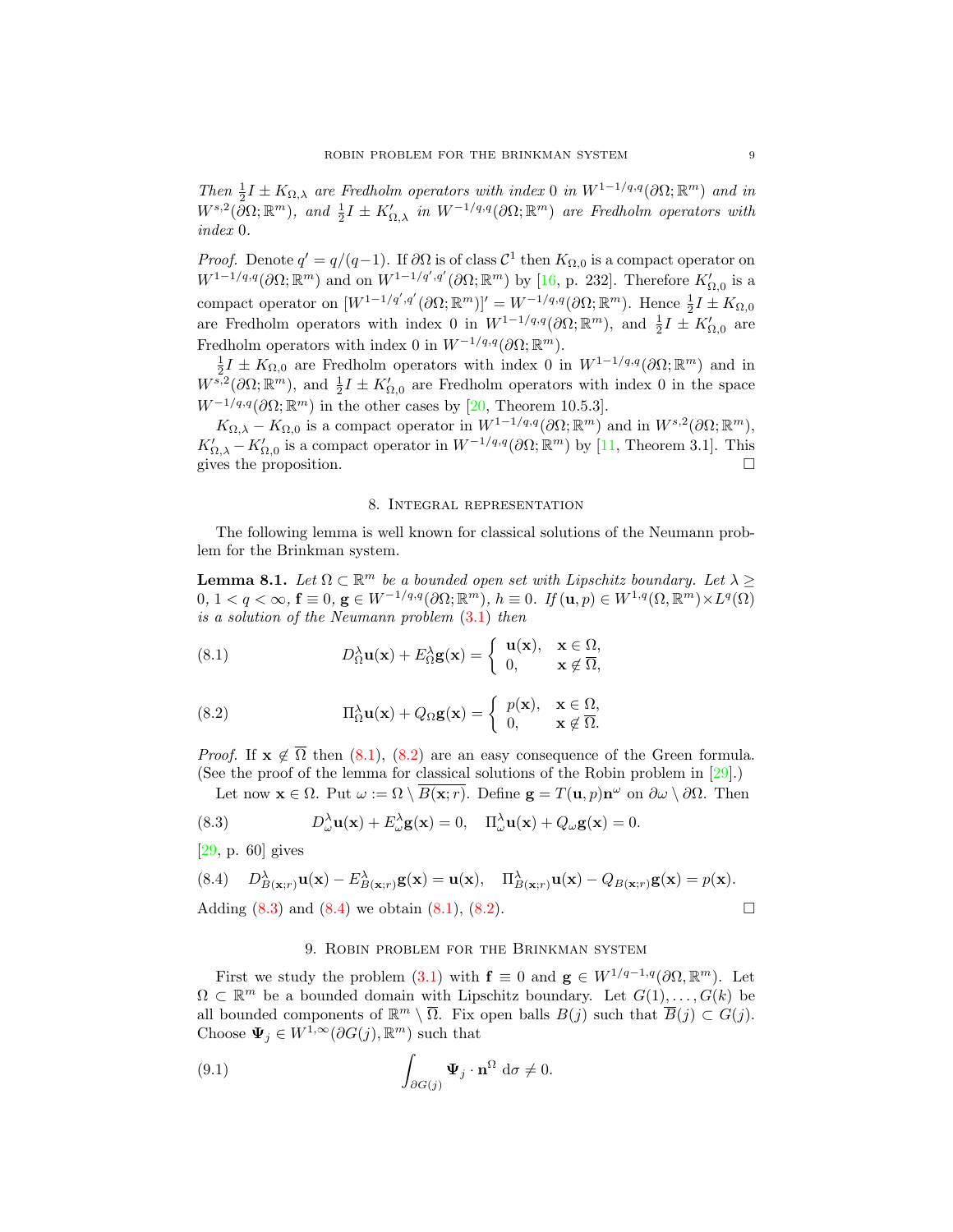Define  $\Psi_j = 0$  on  $\partial \Omega \setminus \partial G(j)$ . If  $\Phi \in W^{1/q-1,q}(\partial \Omega, \mathbb{R}^m)$  we define the modified Brinkman single layer potential by

(9.2) 
$$
\dot{E}_{\Omega}^{\lambda} \mathbf{\Phi} := E_{\Omega}^{\lambda} \mathbf{\Phi} + \sum_{j=1}^{k} \langle \mathbf{\Phi}, \mathbf{\Psi}_j \rangle D_{B(j)}^{\lambda} \mathbf{n}^{B(j)},
$$

(9.3) 
$$
\dot{Q}_{\Omega}^{\lambda} \mathbf{\Phi} := Q_{\Omega}^{\lambda} \mathbf{\Phi} + \sum_{j=1}^{k} \langle \mathbf{\Phi}, \mathbf{\Psi}_j \rangle \Pi_{B(j)}^{\lambda} \mathbf{n}^{B(j)}.
$$

(If  $\partial\Omega$  is connected then  $\hat{E}_{\Omega}^{\lambda}\mathbf{\Phi} = E_{\Omega}^{\lambda}\mathbf{\Phi}, \hat{Q}_{\Omega}^{\lambda}\mathbf{\Phi} = Q_{\Omega}^{\lambda}\mathbf{\Phi}$ .) Proposition 7.3 and Lemma 7.4 give that  $(\hat{E}_{\Omega}^{\lambda} \Phi, \hat{Q}_{\Omega}^{\lambda} \Phi)$  is a solution of the Robin problem (3.1) if and only if  $\tau_{\Omega,h}^{\lambda} \mathbf{\Phi} = \mathbf{g}$  where

$$
\tau_{\Omega,h}^{\lambda} \mathbf{\Phi} := \frac{1}{2} \mathbf{\Phi} - K_{\Omega,\lambda}' \mathbf{\Phi} + \sum_{j=1}^{k} \langle \mathbf{\Phi}, \mathbf{\Psi}_j \rangle T(D_{B(j)}^{\lambda} \mathbf{n}^{B(j)}, \Pi_{B(j)}^{\lambda} \mathbf{n}^{B(j)}) \mathbf{n}^{\Omega} + h \dot{E}_{\Omega}^{\lambda} \mathbf{\Phi}.
$$

**Lemma 9.1.** Let  $\Omega \subset \mathbb{R}^m$  be a bounded domain with Lipschitz boundary,  $1 < q <$  $\infty, \lambda > 0, h \in L^{\infty}(\partial \Omega)$ . Suppose that one from the following conditions is fulfilled:

- a)  $q = 2$ . b)  $\partial\Omega$  is of class  $\mathcal{C}^1$ .
- c)  $2 \leq m \leq 3$  and  $3/2 \leq q \leq 3$ .
- Let  $(\mathbf{u}, p) \in W^{1,q}(\Omega, \mathbb{R}^m) \times L^q(\Omega)$  be a weak solution of  $(3.2)$ .
	- (1) If  $q=2$  then

(9.4) 
$$
\langle \mathbf{F}, \mathbf{u} \rangle = \int_{\Omega} [2|\hat{\nabla} \mathbf{u}|^2 + \lambda |\mathbf{u}|^2] \, d\mathbf{x} + \int_{\partial \Omega} h |\mathbf{u}|^2 d\sigma.
$$

(2) If 
$$
h \ge 0
$$
 and  $\mathbf{F} \equiv 0$  then  $\mathbf{u} \equiv 0$ ,  $p \equiv 0$ .

*Proof.* Suppose first that  $q = 2$ . The definition of the weak solution of the Robin problem and the density of  $C_c^{\infty}(\Omega, \mathbb{R}^m)$  in  $W^{1,2}(\Omega, \mathbb{R}^m)$  give (9.4).

Let now  $h \geq 0$  and  $\mathbf{F} \equiv 0$ . Since  $T(\mathbf{u}, p) \mathbf{n}^{\Omega} = -h\mathbf{u}$ , Lemma 8.1 gives

(9.5) 
$$
\mathbf{u} = D_{\Omega}^{\lambda} \mathbf{u} - E_{\Omega}^{\lambda}(h\mathbf{u}), \quad p = \Pi_{\Omega}^{\lambda} \mathbf{u} - Q_{\Omega}(h\mathbf{u}) \quad \text{in } \Omega.
$$

For the trace of u we obtain from Lemma 7.2 and Lemma 7.4

$$
\mathbf{u} = \frac{1}{2}\mathbf{u} + K_{\Omega,\lambda}\mathbf{u} - \mathcal{E}_{\Omega}^{\lambda}h\mathbf{u} \quad \text{on } \partial\Omega.
$$

Hence  $H\mathbf{u} = 0$ , where  $H\mathbf{v} = \frac{1}{2}\mathbf{v} - K_{\Omega,\lambda}\mathbf{v} + \mathcal{E}_{\Omega}^{\lambda}h\mathbf{v}$ . The operator  $\frac{1}{2}I - K_{\Omega,\lambda}$  is a Fredholm operator with index 0 in  $W^{1-1/q,q}(\Omega,\mathbb{R}^m)$ , in  $W^{1-1/q,2}(\Omega,\mathbb{R}^m)$  and in  $W^{1/2,2}(\Omega,\mathbb{R}^m)$  by Proposition 7.5. The operator  $\mathbf{v} \mapsto \mathcal{E}_{\Omega}^{\lambda} h \mathbf{v}$  is a compact operator in  $W^{1-1/q,q}(\Omega,\mathbb{R}^m)$ , in  $W^{1-1/q,2}(\Omega,\mathbb{R}^m)$  and in  $W^{1/2,2}(\Omega,\mathbb{R}^m)$  by [11, Lemma 3.1]. So, H is a Fredholm operator with index 0 in  $W^{1-1/q,q}(\Omega,\mathbb{R}^m)$ , in  $W^{1-1/q,2}(\Omega,\mathbb{R}^m)$ and in  $W^{1/2,2}(\Omega,\mathbb{R}^m)$ . [17, Lemma 9] gives that  $\mathbf{u} \in W^{1/2,2}(\partial\Omega;\mathbb{R}^m)$ . According to [11, Lemma 3.1] one has  $D_{\Omega}^{\lambda} \mathbf{u} \in W^{1,2}(\Omega;\mathbb{R}^m)$ ,  $\Pi_{\Omega}^{\lambda} \mathbf{u} \in L^2(\Omega)$ . The representation (9.5), Proposition 7.3 and [11, Lemma 3.1] give that  $(\mathbf{u}, p) \in W^{1,2}(\Omega, \mathbb{R}^m) \times L^2(\Omega)$ . Thus

$$
0 = \langle \mathbf{F}, \mathbf{u} \rangle = \int_{\Omega} [|\hat{\nabla} \mathbf{u}|^2 + \lambda |\mathbf{u}|^2] \, d\mathbf{x} + \int_{\partial \Omega} h |\mathbf{u}|^2 d\sigma.
$$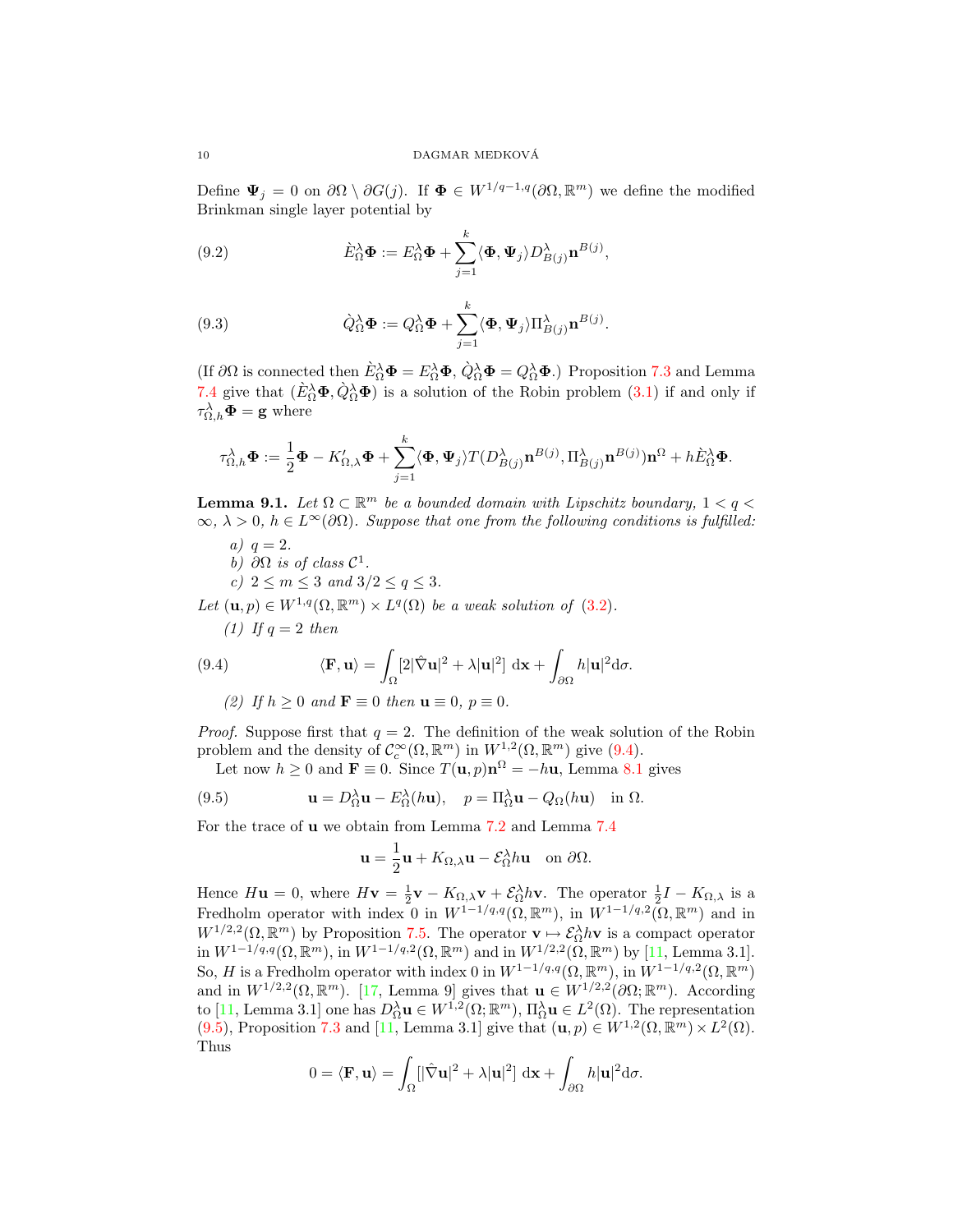Hence  $\mathbf{u} \equiv 0$ . Since  $\nabla p = \Delta \mathbf{u} - \lambda \mathbf{u} \equiv 0$ , there exists a constant c such that  $p \equiv 0$ . So,  $(\mathbf{u}, p)$  is a classical solution of the Robin problem (3.1). So, 0 =  $T(\mathbf{u}, \mathbf{p})\mathbf{n}^{\Omega} + h\mathbf{u} = -c\mathbf{n}^{\Omega}$ . Hence  $c = 0$ .

**Theorem 9.2.** Let  $\Omega \subset \mathbb{R}^m$  be a bounded domain with Lipschitz boundary,  $1 <$  $q < \infty$ ,  $\lambda > 0$ ,  $h \in L^{\infty}(\partial \Omega)$ ,  $h \geq 0$ . Suppose that one from the following conditions is fulfilled:

- $(1)$   $q = 2$ .
- (2)  $\partial\Omega$  is of class  $C^1$ .
- (3)  $2 \le m \le 3$  and  $3/2 \le q \le 3$ .

Then  $\tau_{\Omega,h}^{\lambda}$  is an isomorphism in  $W^{-1/q,q}(\partial\Omega;\mathbb{R}^m)$ . If  $\mathbf{g} \in W^{-1/q,q}(\partial\Omega;\mathbb{R}^m)$  then

(9.6) 
$$
(\mathbf{u},p) := (\dot{E}_{\Omega}^{\lambda}(\tau_{\Omega,h}^{\lambda})^{-1}\mathbf{g}, \dot{Q}_{\Omega}^{\lambda}(\tau_{\Omega,h}^{\lambda})^{-1}\mathbf{g})
$$

is a unique solution in  $W^{1,q}(\Omega,\mathbb{R}^m)\times L^q(\Omega)$  of the Robin problem (3.1) with  $\mathbf{f}\equiv 0$ . Moreover,

(9.7) kukW1,q(Ω,Rm) + kpkLq(Ω) ≤ Ckgk<sup>W</sup> <sup>−</sup>1/q,q(∂Ω;Rm)

where a constant  $C$  does not depend on  $g$ .

Proof.  $\mathcal{E}_{\Omega}^{\lambda}: W^{-1/q,q}(\partial\Omega,\mathbb{R}^m) \to W^{1-1/q,q}(\partial\Omega,\mathbb{R}^m) \hookrightarrow L^q(\partial\Omega,\mathbb{R}^m)$  by Lemma 7.4.  $L^q(\partial\Omega,\mathbb{R}^m) \hookrightarrow W^{-1/q,q}(\partial\Omega,\mathbb{R}^m)$  compactly by [28, Theorem 1.97], [27, §2.5.7, Proposition] and [25, §2.3.2, Proposition 2]. Thus  $\tau_{\Omega,h}^{\lambda} - \left[\frac{1}{2}I - K_{\Omega,\lambda}'\right]$  is a compact operator in  $W^{-1/q,q}(\partial\Omega;\mathbb{R}^m)$ . Since  $\frac{1}{2}I - K'_{\Omega,\lambda}$  is a Fredholm operator with index 0 in  $W^{-1/q,q}(\partial\Omega;\mathbb{R}^m)$  by Proposition 7.5, we infer that  $\tau_{\Omega,h}^{\lambda}$  is a Fredholm operator with index 0 in  $W^{-1/q,q}(\partial\Omega;\mathbb{R}^m)$ .

The uniqueness of a solution of the problem  $(3.1)$  in  $W^{1,q}(\Omega,\mathbb{R}^m) \times L^q(\Omega)$  follows from Lemma 9.1. Let  $\Phi \in W^{-1/q,q}(\partial\Omega;\mathbb{R}^m)$ ,  $\tau^{\lambda}_{\Omega,h}\Phi = 0$ . Then  $(\mathbf{u},p) :=$  $(\dot{E}_{\Omega}^{\lambda} \Phi, \dot{Q}_{\Omega}^{\lambda} \Phi)$  is a weak solution of the Robin problem  $(3.1)$  in  $W^{1,q}(\Omega, \mathbb{R}^m) \times L^q(\Omega)$ with  $f \equiv 0$ ,  $g \equiv 0$ . So,  $u = 0$  in  $\Omega$ ,  $p = 0$  in  $\Omega$ . The trace of u is equal to

(9.8) 
$$
\mathcal{E}_{\Omega}^{\lambda} \mathbf{\Phi} + \sum_{j=1}^{k} \langle \mathbf{\Phi}, \mathbf{\Psi}_j \rangle D_{B(j)}^{\lambda} \mathbf{n}^{B(j)} = 0
$$

by Lemma 7.4. Since  $\nabla \cdot \mathcal{E}_{\Omega}^{\lambda} \mathbf{\Phi} = 0$ ,  $\nabla \cdot D_{B(j)}^{\lambda} \mathbf{n}^{B(j)} = 0$  in  $G(i)$  for  $j \neq i$ , Green's formula gives

$$
\int_{\partial G(i)} \mathbf{n}^{\Omega} \cdot \mathcal{E}_{\Omega}^{\lambda} \mathbf{\Phi} d\sigma = 0, \quad \int_{\partial G(i)} \mathbf{n}^{\Omega} \cdot D_{B(j)}^{\lambda} \mathbf{n}^{B(j)} d\sigma = 0, \quad j \neq i.
$$

This and (9.8) give

(9.9) 
$$
\langle \mathbf{\Phi}, \mathbf{\Psi}_i \rangle \int_{\partial G(i)} \mathbf{n}^{\Omega} \cdot D_{B(i)}^{\lambda} \mathbf{n}^{B(i)} d\sigma = 0.
$$

Using [18, Proposition 7.2] on  $B(i)$  and  $G(i) \setminus \overline{B(i)}$ 

$$
\int_{\partial B(i)} \mathbf{n}^{B(i)} \cdot \left[ \frac{1}{2} \mathbf{n}^{B(i)} + K_{B(i),\lambda} \mathbf{n}^{B(i)} \right] d\sigma = 0,
$$
  

$$
\int_{\partial B(i)} \mathbf{n}^{B(i)} \cdot \left[ \frac{1}{2} \mathbf{n}^{B(i)} - K_{B(i),\lambda} \mathbf{n}^{B(i)} \right] d\sigma + \int_{\partial G(i)} \mathbf{n}^{G(i)} \cdot D_{B(i)}^{\lambda} \mathbf{n}^{B(i)} d\sigma = 0.
$$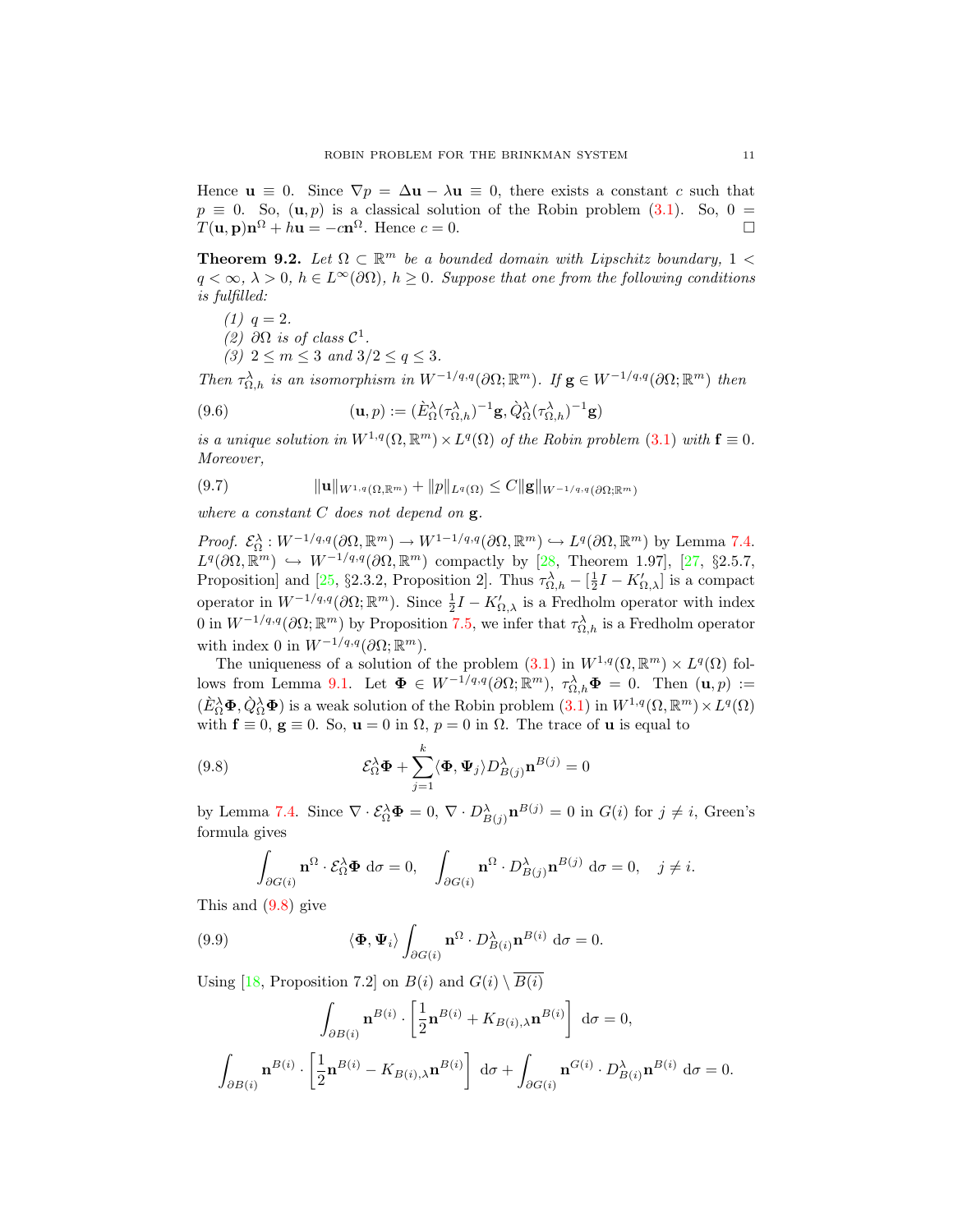Adding

$$
\int_{\partial G(i)} \mathbf{n}^{G(i)} \cdot D_{B(i)}^{\lambda} \mathbf{n}^{B(i)} d\sigma = -\int_{\partial B(i)} \mathbf{n}^{B(i)} \cdot \mathbf{n}^{B(i)} d\sigma \neq 0.
$$

This and (9.9) give  $\langle \mathbf{\Phi}, \mathbf{\Psi}_i \rangle = 0$ . So,

$$
0 = (\mathbf{u}, p) = (\dot{E}_{\Omega}^{\lambda} \mathbf{\Phi}, \dot{Q}_{\Omega}^{\lambda} \mathbf{\Phi}) = (E_{\Omega}^{\lambda} \mathbf{\Phi}, Q_{\Omega} \mathbf{\Phi}) \text{ in } \Omega.
$$

Hence  $\mathcal{E}_{\Omega}^{\lambda} \mathbf{\Phi} = 0$  on  $\partial \Omega$  by Lemma 7.4. Since  $\tau_{\Omega,h}^{\lambda}$  is a Fredholm operator with index 0 in  $W^{-1/q,q}(\partial\Omega;\mathbb{R}^m)$  and in  $W^{-1/2,2}(\partial\Omega;\mathbb{R}^m)$ , [17, Lemma 9] gives that  $\Phi \in W^{-1/2,2}(\partial\Omega;\mathbb{R}^m)$ . Thus  $E_{\Omega}^{\lambda}\Phi \in W^{1,2}(\mathbb{R}^m;\mathbb{R}^m)$  by Proposition 7.3 and  $Q_{\Omega}\Phi \in$  $L^2_{\text{loc}}(\mathbb{R}^m)$  by [20, Theorem 10.5.1]. For a fixed  $i \in \{1,\ldots,k\}$  there exist  $\mathbf{F} \in$  $[W^{1,2}(G(i);\mathbb{R}^m)]'$  such that  $(E_{\Omega}^{\lambda}\Phi, Q_{\Omega}\Phi)$  is a weak solution of the Robin problem (3.2) in  $G(i)$ . Since  $(E_{\Omega}^{\lambda} \Phi, Q_{\Omega} \Phi)$  is a solution of the homogeneous Brinkman system in  $G(i)$ , we infer that **F** is supported on  $\partial G(i)$ . Since  $\mathcal{E}_{\Omega}^{\lambda} \mathbf{\Phi} = 0$  on  $\partial G(i)$ , Lemma 9.1 gives

$$
0 = \langle \mathbf{F}, \mathcal{E}_{\Omega}^{\lambda} \mathbf{\Phi} \rangle = \int_{G(i)} [2|\hat{\nabla} E_{\Omega}^{\lambda} \mathbf{\Phi}|^{2} + \lambda |E_{\Omega}^{\lambda} \mathbf{\Phi}|^{2}] \, \mathrm{d}\mathbf{x} + \int_{\partial G(i)} h | \mathcal{E}_{\Omega}^{\lambda} \mathbf{\Phi}|^{2} \, \mathrm{d}\sigma.
$$

Hence  $E_{\Omega}^{\lambda} \mathbf{\Phi} = 0$  in  $G(i)$ . So,

$$
\nabla Q_{\Omega} \mathbf{\Phi} = \Delta E_{\Omega}^{\lambda} \mathbf{\Phi} - \lambda E_{\Omega}^{\lambda} \mathbf{\Phi} = 0
$$

in  $G(i)$ . Therefore there exists a constant  $c_i$  such that  $Q_{\Omega} \Phi = c_i$  on  $G(i)$ . Denote by  $G(0)$  the unbounded component of  $\mathbb{R}^m \setminus \overline{\Omega}$ . Put  $h = 0$  on  $\mathbb{R}^m \setminus \partial\Omega$ . For  $r > 0$ denote  $\omega(r) := G(0) \cap B(0; r)$ . For a fixed  $r > 0$  there exist  $\mathbf{F} \in [W^{1,2}(\omega(r); \mathbb{R}^m)]'$ such that  $(E_{\Omega}^{\lambda} \Phi, Q_{\Omega} \Phi)$  is a weak solution of the Robin problem  $(3.2)$  in  $\omega(r)$ . Since  $(E_{\Omega}^{\lambda} \Phi, Q_{\Omega} \Phi)$  is a solution of the homogeneous Brinkman system in  $\omega(r)$ , we infer that **F** is supported on  $\partial \omega(r)$ . Lemma 9.1 gives

$$
\langle \mathbf{F}, \mathcal{E}_{\Omega}^{\lambda} \mathbf{\Phi} \rangle = \int_{\omega(r)} [2|\hat{\nabla} E_{\Omega}^{\lambda} \mathbf{\Phi}|^{2} + \lambda |E_{\Omega}^{\lambda} \mathbf{\Phi}|^{2}] \, \mathrm{d}\mathbf{x} + \int_{\partial \omega(r)} h |E_{\Omega}^{\lambda} \mathbf{\Phi}|^{2} \, \mathrm{d}\sigma.
$$

Since  $h = 0$  on  $\partial \omega(r) \setminus \partial \Omega$  and  $E_{\Omega}^{\lambda} \Phi = 0$  on  $\partial \Omega$ , we obtain

$$
\int_{\omega(r)} [2|\hat{\nabla}E_{\Omega}^{\lambda}\Phi|^{2} + \lambda |E_{\Omega}^{\lambda}\Phi|^{2}] d\mathbf{x} + \int_{\partial\Omega} h |E_{\Omega}^{\lambda}\Phi|^{2} d\sigma = \int_{\partial B(0;r)} (E_{\Omega}^{\lambda}\Phi)T(E_{\Omega}^{\lambda}\Phi, Q_{\Omega}\Phi)\mathbf{n}.
$$

Letting  $r \to \infty$  we obtain by (5.10)

$$
\int_{G(0)} [2|\hat{\nabla} E_{\Omega}^{\lambda} \mathbf{\Phi}|^{2} + \lambda |E_{\Omega}^{\lambda} \mathbf{\Phi}|^{2}] d\mathbf{x} + \int_{\partial \Omega} h |E_{\Omega}^{\lambda} \mathbf{\Phi}|^{2} d\sigma = 0.
$$

Hence  $E_{\Omega}^{\lambda} \mathbf{\Phi} = 0$  in  $G(0)$ . So,

$$
\nabla Q_{\Omega} \mathbf{\Phi} = \Delta E_{\Omega}^{\lambda} \mathbf{\Phi} - \lambda E_{\Omega}^{\lambda} \mathbf{\Phi} = 0
$$

in  $G(0)$ . Therefore there exists a constant  $c_0$  such that  $Q_{\Omega} \Phi = c_0$  on  $G(0)$ . Since  $Q_{\Omega}\Phi(\mathbf{x}) \to 0$  as  $|\mathbf{x}| \to \infty$ , we infer that  $c_0 = 0$ . Using Lemma 7.4 on  $\Omega$  and on  $G(i)$  we infer that  $(\frac{1}{2} - K'_{\Omega,\lambda})\Phi = 0$ ,  $(\frac{1}{2} + K'_{\Omega,\lambda})\Phi = -c(i)\mathbf{n}^{\Omega}$  on  $\partial G(i)$ . So,

$$
\mathbf{\Phi} = \left(\frac{1}{2} - K'_{\Omega,\lambda}\right) \mathbf{\Phi} + \left(\frac{1}{2} + K'_{\Omega,\lambda}\right) \mathbf{\Phi} = -c(i) \mathbf{n}^{\Omega} \quad \text{on } \partial G(i).
$$

We have proved for  $i \in \{1, ..., k\}$  that  $\langle \Phi, \Psi_i \rangle = 0$ . So,  $(9.1)$  gives that  $c(i) = 0$ . Hence  $\Phi \equiv 0$ . Since  $\tau_{\Omega,h}^{\lambda}$  is a Fredholm operator with index 0 in  $W^{-1/q,q}(\partial\Omega,\mathbb{R}^m)$ and trivial kernel, it is an isomorphism.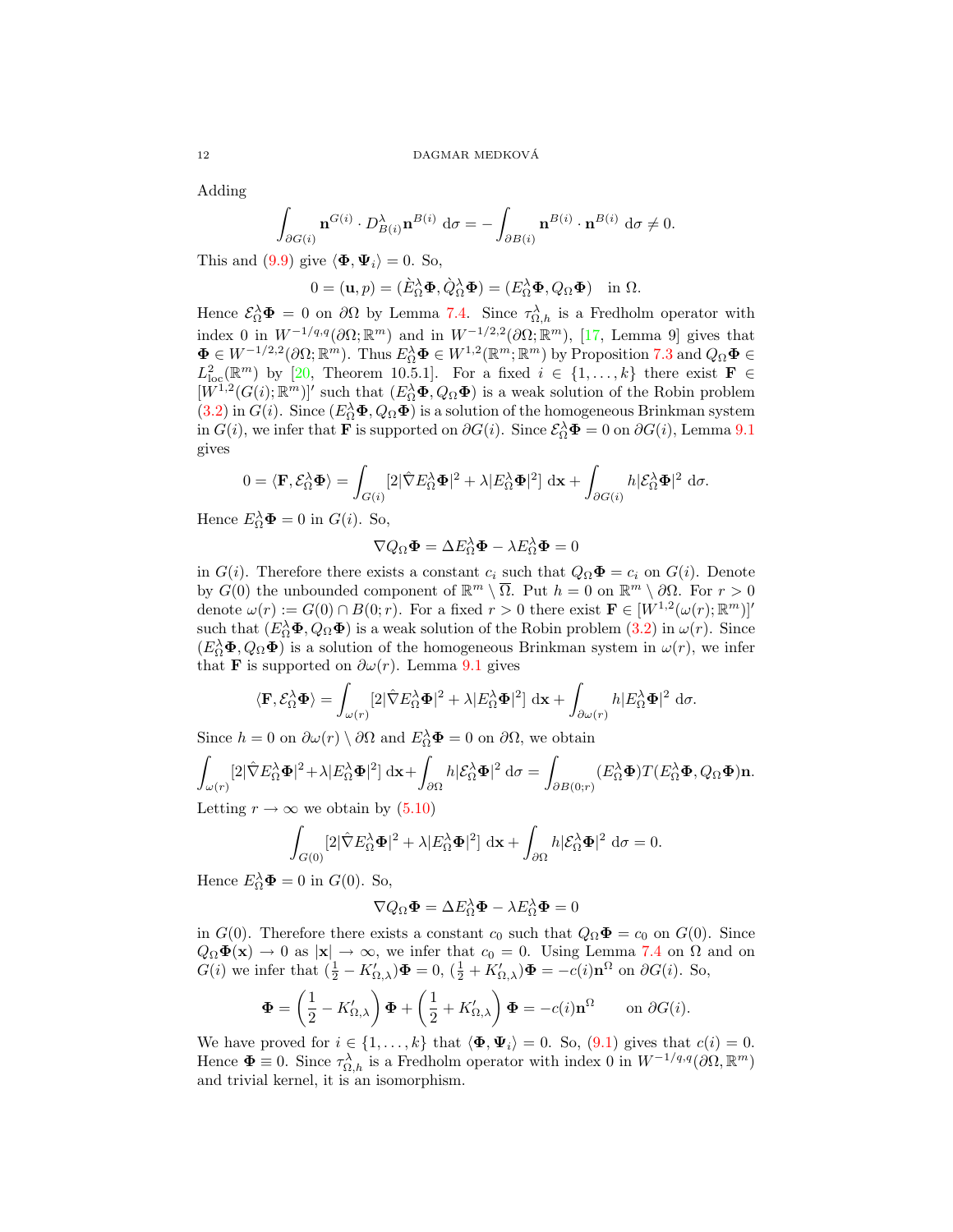If  $g \in W^{-1/q,q}(\partial\Omega;\mathbb{R}^m)$  then  $(u, p)$  given by  $(9.6)$  is a unique solution in  $W^{1,q}(\Omega,\mathbb{R}^m)\times L^q(\Omega)$  of the Robin problem  $(3.1)$  with  $\mathbf{f}\equiv 0$ . The estimate  $(9.7)$  is a consequence of Proposition 7.3.

**Theorem 9.3.** Let  $\Omega \subset \mathbb{R}^m$  be a bounded domain with Lipschitz boundary,  $1 <$  $q < \infty$ ,  $q' = q/(q-1)$ ,  $\lambda > 0$ ,  $h \in L^{\infty}(\partial \Omega)$ ,  $h \geq 0$ . Suppose that one from the following conditions is fulfilled:

- $(1)$   $q = 2$ .
- (2)  $\partial\Omega$  is of class  $\mathcal{C}^1$ .

(3)  $2 \le m \le 3$  and  $3/2 \le q \le 3$ .

If  $\mathbf{F} \in [W^{1,q'}(\partial\Omega;\mathbb{R}^m)]$  then there exists a unique solution  $(\mathbf{u},p) \in W^{1,q}(\Omega,\mathbb{R}^m) \times$  $L^q(\Omega)$  of the Robin problem (3.2). Moreover,

$$
(9.10) \t\t\t ||\mathbf{u}||_{W^{1,q}(\Omega,\mathbb{R}^m)} + ||p||_{L^q(\Omega)} \le C ||\mathbf{F}||_{[W^{1,q'}(\Omega;\mathbb{R}^m)]'}
$$

where a constant  $C$  does not depend on  $\mathbf{F}$ .

*Proof.* Define  $\langle \tilde{\mathbf{F}}, \mathbf{\Psi} \rangle := \langle \mathbf{F}, \mathbf{\Psi} \rangle$  for  $\mathbf{\Psi} \in \mathring{W}^{1,q'}(\mathbb{R}^m, \mathbb{R}^m)$ . Then  $\tilde{\mathbf{F}} \in W^{-1,q}(\mathbb{R}^m, \mathbb{R}^m)$ and

$$
(9.11) \t\t\t ||\widetilde{\mathbf{F}}||_{W^{-1,q}(\mathbb{R}^m,\mathbb{R}^m)} \leq ||\mathbf{F}||_{[W^{1,q'}(\Omega,\mathbb{R}^m)]'}.
$$

According to Proposition 4.2 there exists  $(\tilde{\mathbf{u}}, \tilde{p}) \in W^{1,q}(\mathbb{R}^m, \mathbb{R}^m) \times L^q_{loc}(\mathbb{R}^m)$  such that

$$
\nabla \tilde{p} - \Delta \tilde{\mathbf{u}} + \lambda \tilde{\mathbf{u}} = \tilde{\mathbf{F}}, \quad \nabla \cdot \mathbf{u} = 0 \quad \text{in } \mathbb{R}^m
$$

and

$$
(9.12) \t\t ||\tilde{\mathbf{u}}||_{W^{1,q}(\Omega,\mathbb{R}^m)} + ||\tilde{p}||_{L^q(\Omega)} \leq C_1 ||\tilde{\mathbf{F}}||_{W^{-1,q}(\mathbb{R}^m,\mathbb{R}^m)}
$$

where  $C_1$  does not depend on  $\tilde{\mathbf{F}}$ . Clearly, there exists  $\mathbf{G} \in [W^{1,q'}(\Omega,\mathbb{R}^m)]'$  such that  $(\tilde{\mathbf{u}}, p)$  is a solution of the Robin problem

$$
\nabla \tilde{p} - \Delta \tilde{\mathbf{u}} + \lambda \tilde{\mathbf{u}} = \mathbf{G} \quad \text{in} \quad \Omega, \qquad \nabla \cdot \tilde{\mathbf{u}} = 0 \quad \text{in } \Omega,
$$

$$
T(\tilde{\mathbf{u}}, \tilde{p})\mathbf{n} + h\tilde{\mathbf{u}} = \mathbf{G} \qquad \text{on } \partial \Omega.
$$

Moreover,

$$
(9.13) \t\t ||\mathbf{G}||_{[W^{1,q'}(\Omega,\mathbb{R}^m)]'} \leq C_2 \left[ \|\tilde{\mathbf{u}}\|_{W^{1,q}(\Omega,\mathbb{R}^m)} + \|\tilde{p}\|_{L^q(\Omega)} \right]
$$

where  $C_2$  does not depend on  $\tilde{\mathbf{u}}$  and  $\tilde{p}$ . Since  $\tilde{\mathbf{F}} = \mathbf{F}$  in  $\Omega$ , we infer that  $\mathbf{F}$  − G is supported on  $\partial\Omega$ . Using [6, Theorem 1.5.1.2] we deduce that  $\mathbf{F} - \mathbf{G} \in$  $[W^{1-1/q',q'}(\partial\Omega;\mathbb{R}^m)]' = W^{-1/q,q}(\partial\Omega;\mathbb{R}^m)$  and

$$
(9.14) \t\t\t \|\mathbf{F} - \mathbf{G}\|_{W^{-1/q,q}(\partial\Omega;\mathbb{R}^m)} \leq C_3 \|\mathbf{F} - \mathbf{G}\|_{[W^{1,q'}(\Omega;\mathbb{R}^m)]'}
$$

where  $C_3$  does not depend on **F** and **G**. According to Theorem 9.2 there exists a solution  $(\hat{\mathbf{u}}, \hat{p}) \in W^{1,q}(\mathbb{R}^m, \mathbb{R}^m) \times L^q_{\text{loc}}(\mathbb{R}^m)$  of the problem

$$
\nabla \hat{p} - \Delta \hat{\mathbf{u}} + \lambda \hat{\mathbf{u}} = 0 \quad \text{in} \quad \Omega, \qquad \nabla \cdot \tilde{\mathbf{u}} = 0 \quad \text{in} \ \Omega,
$$

$$
T(\hat{\mathbf{u}}, \hat{p})\mathbf{n} + h\hat{\mathbf{u}} = \mathbf{F} - \mathbf{G} \qquad \text{on } \partial\Omega.
$$

Moreover,

$$
(9.15) \t\t ||\hat{\mathbf{u}}||_{W^{1,q}(\Omega,\mathbb{R}^m)} + ||\hat{p}||_{L^q(\Omega)} \leq C_4 ||\mathbf{F} - \mathbf{G}||_{W^{-1/q,q}(\partial\Omega,\mathbb{R}^m)}
$$

where  $C_4$  does not depend on **F** and **G**. Put  $\mathbf{u} := \tilde{\mathbf{u}} + \hat{\mathbf{u}}$ ,  $p := \tilde{p} + \hat{p}$ . Then  $(\mathbf{u}, p) \in W^{1,q}(\Omega, \mathbb{R}^m) \times L^q(\Omega)$  is a solution of the Robin problem (3.2). This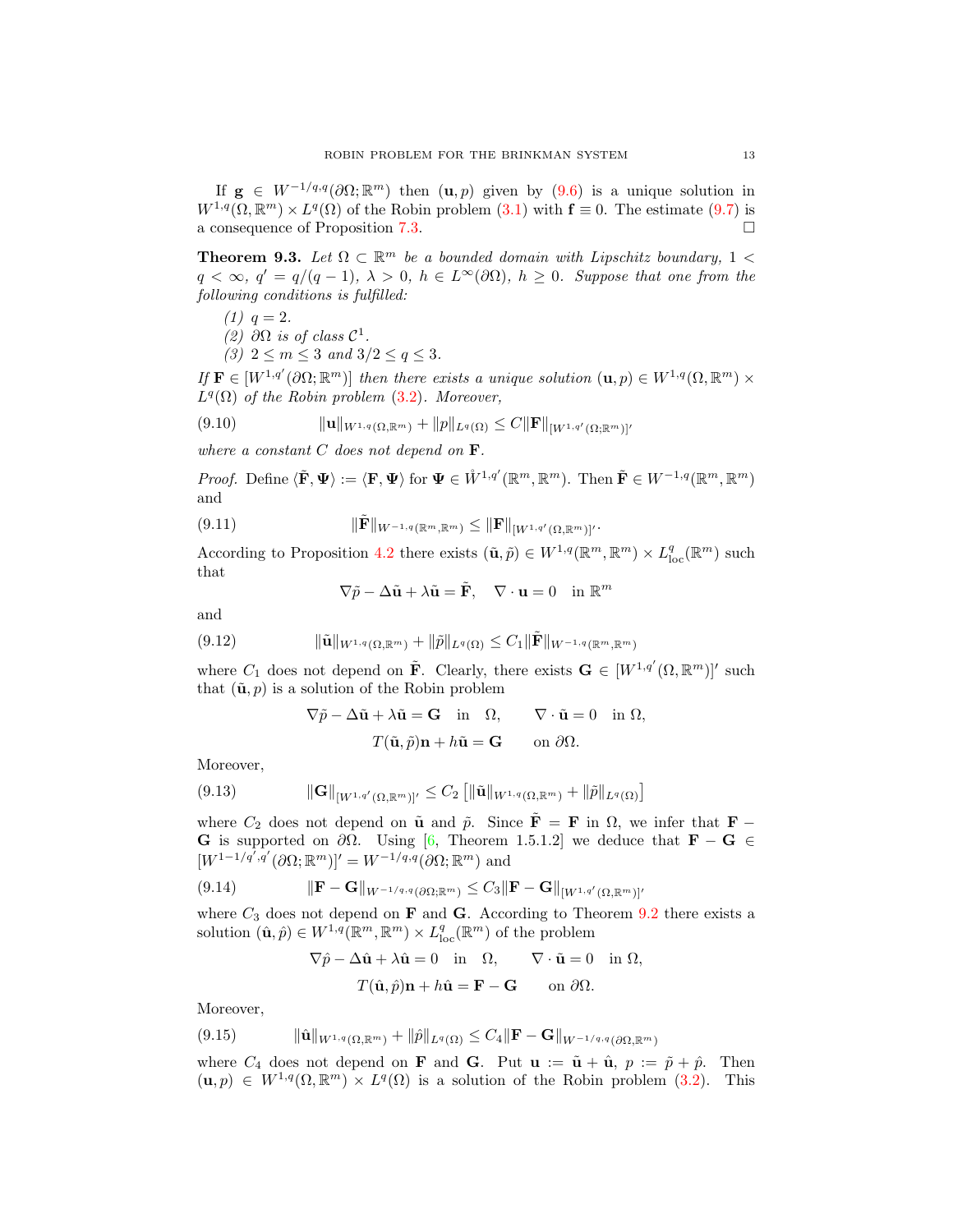solution is unique by Theorem 9.2. The estimate  $(9.10)$  is a consequence of  $(9.11)$ ,  $(9.12), (9.13), (9.14) \text{ and } (9.15).$ 

10. Robin problem for the Darcy-Forchheimer-Brinkman system

In this section we study the Robin problem for the Darcy-Forchheimer-Brinkman system

(10.1a) 
$$
\nabla p - \Delta \mathbf{u} + \lambda \mathbf{u} + \alpha |\mathbf{u}| \mathbf{u} + \beta (\mathbf{u} \cdot \nabla) \mathbf{u} = \mathbf{G}
$$
 in  $\Omega$ ,  $\nabla \cdot \mathbf{u} = 0$  in  $\Omega$ ,

(10.1b) 
$$
T(\mathbf{u},p)\mathbf{n} + h\mathbf{u} = \mathbf{G} \qquad \text{on } \partial\Omega
$$

in  $W^{1,q}(\Omega,\mathbb{R}^m)\times L^q(\Omega)$  for  $\Omega$  bounded. Denote

 $L_{\alpha\beta}$ u :=  $\alpha|$ u $|$ u +  $\beta$ (u ·  $\nabla$ )u.

We restrict ourselves to such q for which  $L_{\alpha,\beta}$ **u**  $\in L^1(\Omega,\mathbb{R}^m) \cap [W^{1,q'}(\Omega,\mathbb{R}^m)]'$  for  $\mathbf{u} \in W^{1,q'}(\Omega,\mathbb{R}^m)$  and  $q' = q/(q-1)$ . If  $\alpha, \beta \in \mathbb{R}^1$ ,  $h \in L^{\infty}(\Omega), \mathbf{G} \in [W^{1,q'}(\Omega,\mathbb{R}^m)]'$ then  $(\mathbf{u}, p) \in W^{1,q}(\Omega, \mathbb{R}^m) \times L^q(\Omega)$  is a weak solution of the Robin problem for the Darcy-Forchheimer-Brinkman system  $(10.1)$  if  $\nabla \cdot \mathbf{u} = 0$  in  $\Omega$  and

$$
\langle \mathbf{G}, \mathbf{\Phi} \rangle = \int_{\Omega} \{ 2\hat{\nabla} \mathbf{u} \cdot \hat{\nabla} \mathbf{\Phi} - p(\nabla \cdot \mathbf{\Phi}) + \mathbf{\Phi} \cdot [\lambda \mathbf{u} + \alpha | \mathbf{u} | \mathbf{u} + \beta (\mathbf{u} \cdot \nabla) \mathbf{u} ] \} \, d\mathbf{x} + \int_{\partial \Omega} h \mathbf{u} \cdot \mathbf{\Phi} \, d\sigma
$$

for all  $\Phi \in C_c^{\infty}(\mathbb{R}^m, \mathbb{R}^m)$  (or equivalently for all  $\Phi \in W^{1,q'}(\mathbb{R}^m, \mathbb{R}^m)$ ).

**Theorem 10.1.** Let  $\Omega \subset \mathbb{R}^m$  be a bounded domain with Lipschitz boundary,  $2 \leq$  $m \leq 3$ . Let  $1 < q < \infty$ ,  $q' = q/(q-1)$ ,  $\lambda > 0$ ,  $\alpha, \beta \in \mathbb{R}^1$ ,  $h \in L^{\infty}(\partial \Omega)$ ,  $h \geq 0$ . Suppose that one from the following conditions is fulfilled:

- (1)  $3/2 < q \leq 3$ .
- (2)  $q = 3/2$  and  $m = 2$ .
- (3)  $q = 3/2$  and  $\beta = 0$ .
- (4)  $\partial\Omega$  is of class  $\mathcal{C}^1$ ,  $m=2$  and  $\beta=0$ .
- (5)  $\partial\Omega$  is of class  $C^1$ ,  $m=3$ ,  $\beta=0$  and  $q>6/5$ .
- (6)  $\partial\Omega$  is of class  $\mathcal{C}^1$  and  $\frac{6-m}{5-m} < q$ .

Then the following hold:

• 
$$
L_{\alpha,\beta}
$$
**u**  $\in L^1(\Omega,\mathbb{R}^m) \cap [W^{1,q'}(\Omega,\mathbb{R}^m)]'$  for all  $\mathbf{u} \in W^{1,q'}(\Omega,\mathbb{R}^m)$ .

• There exist  $\delta, \epsilon, C \in (0, \infty)$  such that the following holds: If

(10.2) 
$$
\mathbf{G} \in [W^{1,q'}(\Omega,\mathbb{R}^m)]', \quad \|\mathbf{G}\|_{[W^{1,q'}(\Omega,\mathbb{R}^m)]'} < \delta,
$$

then there exists a unique weak solution  $(\mathbf{u}, p) \in W^{1,q}(\Omega, \mathbb{R}^m) \times L^q(\Omega)$  of the Robin problem for the Darcy-Forchheimer-Brinkman system (10.1) such that

(10.3) kukW1,q(Ω,Rm) < .

If  $\mathbf{G}, \tilde{\mathbf{G}} \in [W^{1,q'}(\Omega, \mathbb{R}^m)]'$ ,  $(\mathbf{u}, p), (\tilde{\mathbf{u}}, \tilde{p}) \in W^{1,q}(\Omega, \mathbb{R}^m) \times L^q(\Omega)$ , (10.3),  $(10.1), \, \|\tilde{\mathbf{u}}\|_{W^{1,q}(\Omega,\mathbb{R}^m)} < \epsilon,$ 

(10.4a) 
$$
\nabla \tilde{p} - \Delta \tilde{\mathbf{u}} + \lambda \tilde{\mathbf{u}} + \alpha |\tilde{\mathbf{u}}| \tilde{\mathbf{u}} + \beta (\tilde{\mathbf{u}} \cdot \nabla) \tilde{\mathbf{u}} = \tilde{\mathbf{G}} \quad in \quad \Omega, \qquad \nabla \cdot \tilde{\mathbf{u}} = 0 \quad in \quad \Omega,
$$

(10.4b) 
$$
T(\tilde{\mathbf{u}}, \tilde{p})\mathbf{n} + h\tilde{\mathbf{u}} = \tilde{\mathbf{G}} \quad on \ \partial\Omega,
$$

then

$$
(10.5) \t\t\t ||\mathbf{u}||_{W^{1,q}(\Omega,\mathbb{R}^m)} + ||p||_{L^q(\Omega)} \leq C ||\mathbf{G}||_{[W^{1,q'}(\Omega,\mathbb{R}^m)]'},
$$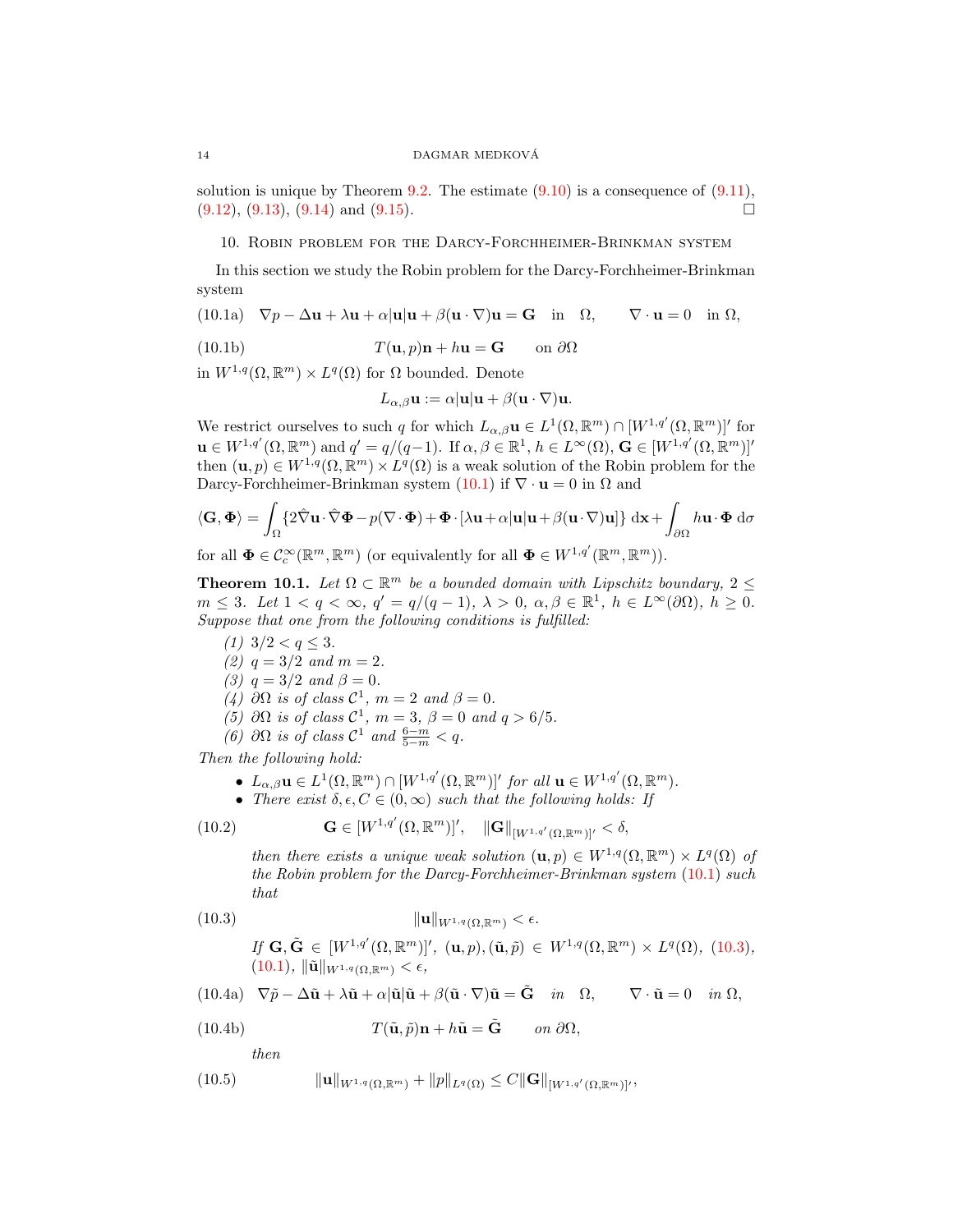$$
(10.6) \t\t ||\mathbf{u}-\tilde{\mathbf{u}}||_{W^{1,q}(\Omega,\mathbb{R}^m)}+||p-\tilde{p}||_{L^q(\Omega)}\leq C||\mathbf{G}-\tilde{\mathbf{G}}||_{[W^{1,q'}(\Omega,\mathbb{R}^m)]'}.
$$

*Proof.* According to Lemma 11.2 and Lemma 11.3 there exists a constant  $C_1$  such that if  $\mathbf{u}, \tilde{\mathbf{u}} \in W^{1,q'}(\Omega, \mathbb{R}^m)$  then  $L_{\alpha,\beta} \mathbf{u} \in L^1(\Omega, \mathbb{R}^m) \cap [W^{1,q'}(\Omega, \mathbb{R}^m)]'$  and

(10.7) 
$$
||L_{\alpha,\beta}\mathbf{u}||_{[W^{1,q'}(\Omega,\mathbb{R}^m)]'} \leq C_1 ||\mathbf{u}||^2_{W^{1,q}(\Omega,\mathbb{R}^m)},
$$

 $(10.8)$   $||L_{\alpha,\beta}\mathbf{u} - L_{\alpha,\beta}\tilde{\mathbf{u}}||_{[W^{1,q'}(\Omega)]'} \leq C_1 ||\mathbf{u} - \tilde{\mathbf{u}}||_{W^{1,q}(\Omega)} [||\mathbf{u}||_{W^{1,q}(\Omega)} + ||\tilde{\mathbf{u}}||_{W^{1,q}(\Omega)} ]$ 

because

$$
L_{\alpha,\beta}\mathbf{u}-L_{\alpha,\beta}\tilde{\mathbf{u}}=\alpha|\mathbf{u}|(\mathbf{u}-\tilde{\mathbf{u}})+\beta(\mathbf{u}\cdot\nabla)(\mathbf{u}-\tilde{\mathbf{u}})+\alpha(|\mathbf{u}|-|\tilde{\mathbf{u}}|)\tilde{\mathbf{u}}+\beta[(\mathbf{u}-\tilde{\mathbf{u}})\cdot\nabla]\tilde{\mathbf{u}}.
$$

According to Theorem 9.3 there exists a constant  $C_2$  such that for each **F**  $\in$  $[W^{1,q'}(\partial\Omega;\mathbb{R}^m)]$  there exists a unique solution  $(\mathbf{u},p) \in W^{1,q}(\Omega,\mathbb{R}^m) \times L^q(\Omega)$  of the Robin problem (3.2) and

(10.9) 
$$
\|\mathbf{u}\|_{W^{1,q}(\Omega,\mathbb{R}^m)} + \|p\|_{L^q(\Omega)} \leq C_2 \|\mathbf{F}\|_{[W^{1,q'}(\Omega,\mathbb{R}^m)]'}.
$$

Remark that  $(\mathbf{u}, p)$  is a solution of  $(10.1)$  if  $(\mathbf{u}, p)$  is a solution of  $(3.2)$  with  $\mathbf{F} = \mathbf{G} - L_{\alpha,\beta} \mathbf{u}$ . Put

$$
\epsilon := \frac{1}{4(C_1 + 1)(C_2 + 1)}, \quad \delta := \frac{\epsilon}{2(C_2 + 1)}.
$$

If  $(\mathbf{u}, p), (\tilde{\mathbf{u}}, \tilde{p}) \in W^{1,q}(\Omega, \mathbb{R}^m) \times L^q(\Omega)$  are solution of  $(10.1)$  and  $(10.4)$  with  $(10.3)$ and  $\|\tilde{\mathbf{u}}\|_{W^{1,q}(\Omega,\mathbb{R}^m)} < \epsilon$ , then

$$
\|\mathbf{u}-\tilde{\mathbf{u}}\|_{W^{1,q}(\Omega,\mathbb{R}^m)}+\|p-\tilde{p}\|_{L^q(\Omega)}\leq C_2[\|\mathbf{G}-\tilde{\mathbf{G}}\|_{[W^{1,q'}(\Omega,\mathbb{R}^m)]'}
$$

 $+\|L_{\alpha,\beta}{\bf u}-L_{\alpha,\beta}\tilde{{\bf u}}\|_{[W^{1,q'}(\Omega,\mathbb{R}^m)]'}\leq C_2[\|{\bf G}-\tilde{{\bf G}}\|_{[W^{1,q'}(\Omega,\mathbb{R}^m)]'}+2\epsilon C_1\|{\bf u}-\tilde{{\bf u}}\|_{W^{1,q}(\Omega,\mathbb{R}^m)}].$ Since  $2C_1C_2\epsilon < 1/2$  we get subtracting  $2\epsilon C_1C_2\|\mathbf{u}-\tilde{\mathbf{u}}\|_{W^{1,q}(\Omega,\mathbb{R}^m)}$  from the both sides

$$
\|\mathbf{u}-\tilde{\mathbf{u}}\|_{W^{1,q}(\Omega,\mathbb{R}^m)}+\|p-\tilde{p}\|_{L^q(\Omega)}\leq 2C_2\|\mathbf{G}-\tilde{\mathbf{G}}\|_{[W^{1,q'}(\Omega,\mathbb{R}^m)]'}.
$$

Therefore a solution of (10.1) satisfying (10.3) is unique. Putting  $\tilde{p} \equiv 0$ ,  $\tilde{u} \equiv 0$ ,  $\mathbf{G} \equiv 0$  we obtain (10.5) with  $C = 2C_2$ .

Put  $X := \{ \mathbf{v} \in W^{1,q}(\Omega,\mathbb{R}^m); \|\mathbf{v}\|_{W^{1,q}(\Omega,\mathbb{R}^m)} \leq \epsilon \}.$  Fix G satisfying (10.2). For  $\mathbf{v} \in X$  there exists a unique solution  $(\mathbf{u}^{\mathbf{v}}, p^{\mathbf{v}}) \in W^{1,q}(\Omega, \mathbb{R}^m) \times L^q(\Omega)$  of  $(3.2)$  with  $\mathbf{F} = \mathbf{G} - L_{\alpha,\beta} \mathbf{v}$ . Remember that  $(\mathbf{u}^{\mathbf{v}}, p^{\mathbf{v}})$  is a solution of  $(10.1)$  if and only if  $u^{\bf v} = {\bf v}$ . According to (10.9), (10.7)

$$
\|\mathbf{u}^{\mathbf{v}}\|_{W^{1,q}(\Omega,\mathbb{R}^m)} \leq C_2 \left[ \|\mathbf{G}\|_{[W^{1,q'}(\Omega,\mathbb{R}^m)]'} + \|L_{\alpha,\beta}\mathbf{v}\|_{[W^{1,q'}(\Omega,\mathbb{R}^m)]'} \right] \leq C_2 \delta + C_2 C_1 \epsilon^2.
$$

Since  $C_2 \delta + C_2 C_1 \epsilon^2 < \epsilon$ , we infer  $\mathbf{u}^{\mathbf{v}} \in X$ . If  $\mathbf{w} \in X$  then

$$
\|\mathbf{u}^{\mathbf{v}}-\mathbf{u}^{\mathbf{w}}\|_{W^{1,q}(\Omega,\mathbb{R}^m)} \leq C_2\|L_{\alpha,\beta}\mathbf{v}-L_{\alpha,\beta}\mathbf{w}\|_{[W^{1,q'}(\Omega,\mathbb{R}^m)]'}\leq 2\epsilon\|\mathbf{u}^{\mathbf{v}}-\mathbf{u}^{\mathbf{w}}\|_{W^{1,q}(\Omega,\mathbb{R}^m)}
$$

by (10.8). Since  $2\epsilon < 1$ , the Fixed point theorem ([4, Satz 1.24]) gives that there exists  $\mathbf{v} \in X$  such that  $\mathbf{u}^{\mathbf{v}} = \mathbf{v}$ . So,  $(\mathbf{u}^{\mathbf{v}}, p^{\mathbf{v}})$  is a solution of  $(10.1)$  in  $W^{1,q}(\Omega, \mathbb{R}^m) \times$  $L^q(\Omega)$  satisfying  $\|\mathbf{u}^{\mathbf{v}}\|_{W^{1,q}(\Omega,\mathbb{R}^m)} \leq \epsilon.$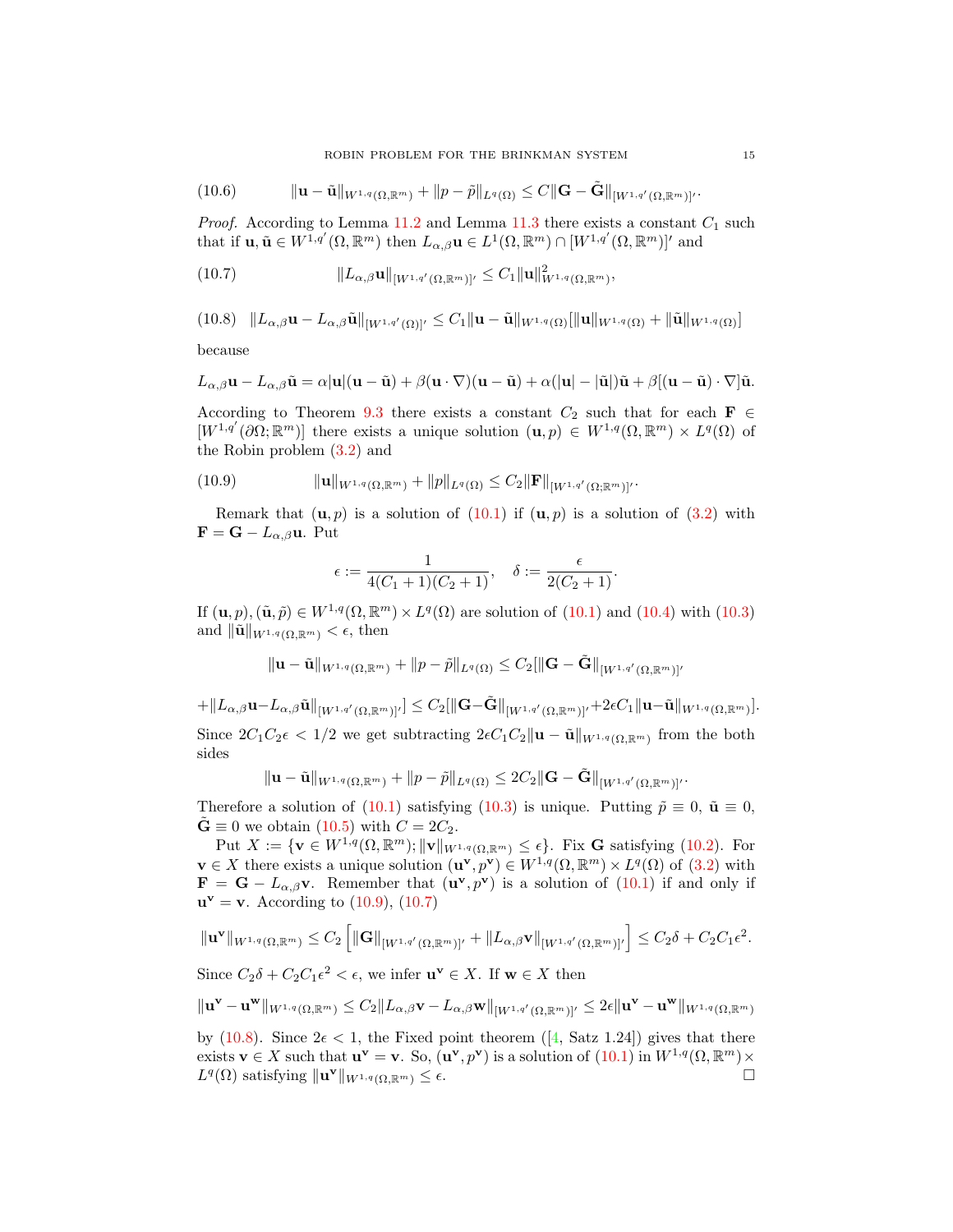#### $\begin{array}{lll} \text{DAGMAR MEDKOVA} \end{array}$

## 11. Appendix

**Lemma 11.1.** Let  $\Omega \subset \mathbb{R}^m$  be a bounded domain with Lipschitz boundary. Let  $s(i) \geq s \in N_0, 1 \leq p, p(1), p(2) < \infty, s(i) - s \geq m[1/p(i) - 1/p], s(1) + s(2) - s >$  $m[1/p(1)+1/p(2)-1/p] \geq 0$ . Then there exists a constant C such that the following holds: If  $u \in W^{s(1),p(1)}(\Omega)$ ,  $v \in W^{s(2),p(2)}(\Omega)$  then  $uv \in W^{s,p}(\Omega)$  and

 $\|uv\|_{W^{s,p}(\Omega)} \leq C \|u\|_{W^{s(1),p(1)}(\Omega)} \|v\|_{W^{s(2),p(2)}(\Omega)}.$ 

(See  $[2, Corollary 6.3]$ .)

**Lemma 11.2.** Let  $\Omega \subset \mathbb{R}^m$  be a bounded domain with Lipschitz boundary,  $m \in \mathbb{R}^m$  ${2, 3}$ . Let  $1 < q < \infty$ ,  $q' = q/(q - 1)$ . If  $m = 3$  suppose moreover  $q > 6/5$ . Then there exists a constant C such that if  $u, v \in W^{1,q}(\Omega)$ ,  $\mathbf{w}, \tilde{\mathbf{w}} \in W^{1,q}(\Omega, \mathbb{R}^m)$  then  $uv, |\mathbf{w}|v \in L^1(\Omega) \cap [W^{1,q'}(\Omega)]'$  and

(11.1)  $\|uv\|_{[W^{1,q'}(\Omega)]'} \leq C \|u\|_{W^{1,q}(\Omega)} \|v\|_{W^{1,q}(\Omega)},$ 

$$
(11.2) \t\t ||\mathbf{w}|v||_{[W^{1,q'}(\Omega)]'} \leq C \|\mathbf{w}\|_{W^{1,q}(\Omega;\mathbb{R}^m)} \|v\|_{W^{1,q}(\Omega)},
$$

$$
(11.3) \t\t ||\mathbf{w}|v - |\tilde{\mathbf{w}}|v||_{[W^{1,q'}(\Omega)]'} \leq C \|\mathbf{w} - \tilde{\mathbf{w}}\|_{W^{1,q}(\Omega;\mathbb{R}^m)} \|v\|_{W^{1,q}(\Omega)}.
$$

*Proof.* Suppose first that  $m = 2$ . Since  $1 - 0 > 0 = 2(1/q - 1/q)$ ,  $1 + 1 - 0 > 2/q =$  $2(1/q + 1/q - 1/q)$ , Lemma 11.1 gives that  $uv \in L<sup>q</sup>(\Omega)$  and there exists a constant  $C_1$  such that

(11.4) 
$$
||uv||_{L^q(\Omega)} \leq C_1 ||u||_{W^{1,q}(\Omega)} ||v||_{W^{1,q}(\Omega)}.
$$

Thus  $uv \in [W^{1,q'}(\Omega)]'$  and Hölder's inequality forces (11.1). [32, Corollary 2.1.8] gives  $|w_i| \in W^{1,q}(\Omega)$  for  $j = 1, \ldots, m$  and

$$
\| |w_j| \|_{W^{1,q}(\Omega)} = \|w_j\|_{W^{1,q}(\Omega)}
$$

Thus

$$
\| \, \| \mathbf{w} |v \|_{L^q(\Omega)} \leq \sum_{j=1}^m \| \, |w_j| v \|_{L^q(\Omega)} \leq m C_1 \| \mathbf{w} \|_{W^{1,q}(\Omega; \mathbb{R}^m)} \| v \|_{W^{1,q}(\Omega)}.
$$

So,  $|\mathbf{w}|v \in [W^{1,q'}(\Omega)]'$  and Hölder's inequality forces (11.2). Since

 $\| \|\mathbf{w}[v - \tilde{\mathbf{w}}]v\|_{L^q(\Omega)} \leq \| \|\mathbf{w}-\tilde{\mathbf{w}}[v]\|_{L^q(\Omega)} \leq mC_1 \|\mathbf{w}-\tilde{\mathbf{w}}\|_{W^{1,q}(\Omega;\mathbb{R}^m)} \|v\|_{W^{1,q}(\Omega)}$ 

we obtain  $(11.3)$  by Hölder's inequality.

Let now  $m = 3$ . Suppose first that  $q > 3/2$ . Since  $1 - 0 > 0 = 3(1/q - 1/q)$ ,  $1+1-0 > 3/q = 3(1/q + 1/q - 1/q)$ , Lemma 11.1 gives that  $uv \in L<sup>q</sup>(\Omega)$  and there exists a constant  $C_1$  such that (11.4) holds. Thus  $uv \in [W^{1,q'}(\Omega)]'$  and Hölder's inequality gives (11.1). Let now  $6/5 < q \leq 3/2$ . Then there exists  $r \in (1,q)$  such that  $1+1-0 > 3(1/q+1/q-1/r) \ge 0$ . Since  $1-0 > 0 > 3(1/q-1/r)$ , Lemma 11.1 gives that  $uv \in L^r(\Omega)$  and there exists a constant  $C_1$  such that

$$
||uv||_{L^r(\Omega)} \leq C_1 ||u||_{W^{1,q}(\Omega)} ||v||_{W^{1,q}(\Omega)}.
$$

Put  $r' = r/(r - 1)$ . Since  $q' \geq 3$ , [15, Theorem 5.7.7, Theorem 5.7.8] give that  $W^{1,q'}(\Omega) \hookrightarrow L^{r'}(\Omega)$ . Hölder's inequality gives (11.1). The relations (11.2), (11.3) we deduce by the same way as in the case  $m = 2$ .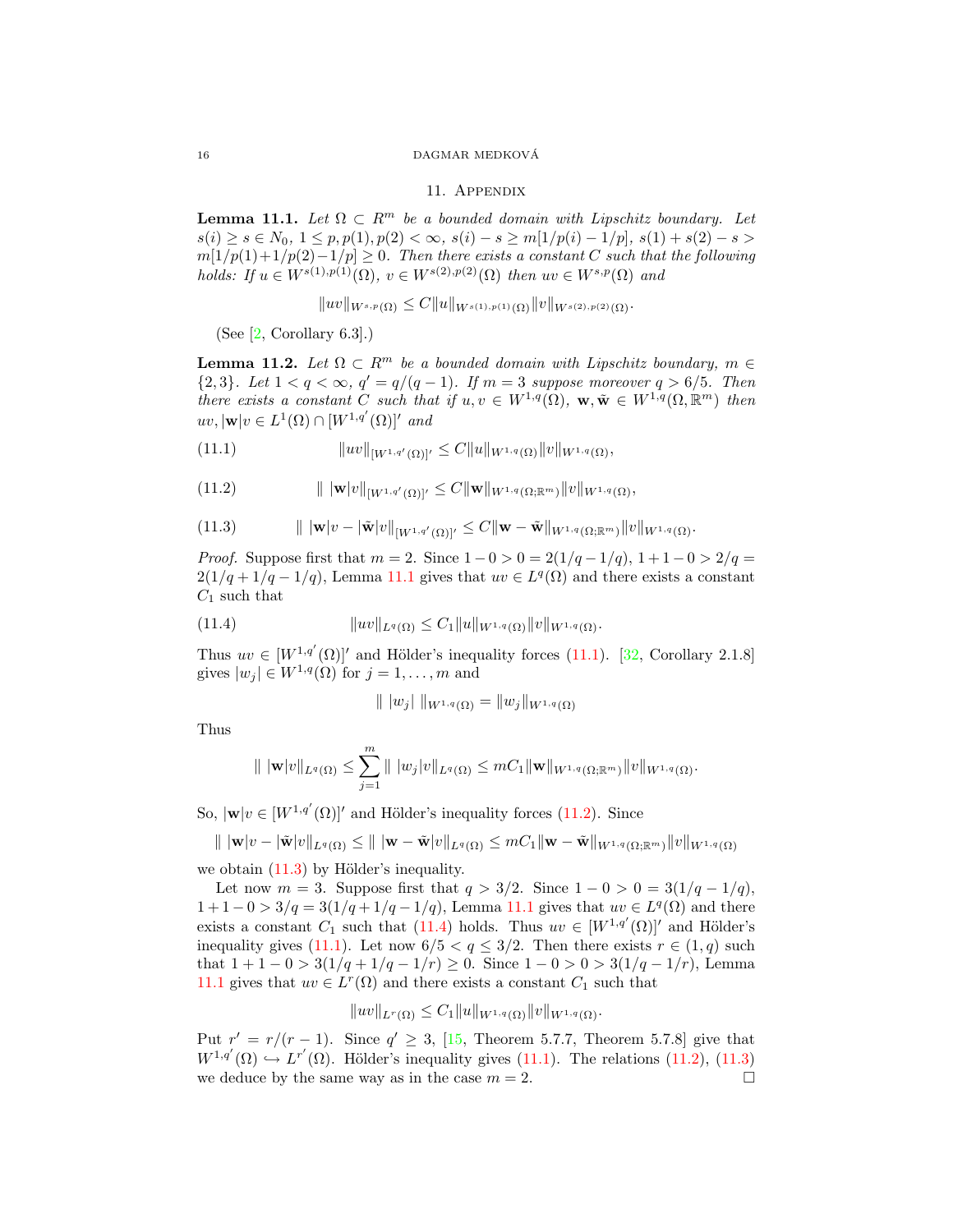**Lemma 11.3.** Let  $\Omega \subset \mathbb{R}^m$  be a bounded domain with Lipschitz boundary,  $m \in \mathbb{R}^m$  ${2, 3}$ . Let  $\frac{6-m}{5-m} < q < \infty$ ,  $q' = q/(q-1)$ . Then there exists a constant C such that if  $u \in W^{1,q}(\Omega)$ ,  $v \in L^q(\Omega)$  then  $uv \in L^1(\Omega) \cap [W^{1,q'}(\Omega)]'$  and

(11.5) 
$$
||uv||_{[W^{1,q'}(\Omega)]'} \leq C||u||_{W^{1,q}(\Omega)}||v||_{L^q(\Omega)}.
$$

*Proof.* Suppose first that  $q > m$ . Since min $(1 - 0, 0 - 0) = 0 = m(1/q - 1/q)$ ,  $1 + 0 - 0 > m/q = m(1/q + 1/q - 1/q)$ , Lemma 11.1 gives that  $uv \in L<sup>q</sup>(\Omega)$  and there exists a constant  $C_1$  such that

$$
||uv||_{L^{q}(\Omega)} \leq C_1 ||u||_{W^{1,q}(\Omega)} ||v||_{L^{q}(\Omega)}.
$$

Thus  $uv \in [W^{1,q'}(\Omega)]'$  and Hölder's inequality forces (11.5).

Let now  $q \leq m$ . Suppose first that  $m = 2$ . Then there exists  $r \in (1, q)$  such that  $1 + 0 - 0 > 2(1/q + 1/q - 1/r) \ge 0$ . Since min $(1 - 0, 0 - 0) = 0 > 2(1/q - 1/r)$ , Lemma 11.1 gives that  $uv \in L^r(\Omega)$  and there exists a constant  $C_1$  such that

 $\|uv\|_{L^r(\Omega)} \leq C_1 \|u\|_{W^{1,q}(\Omega)} \|v\|_{L^q(\Omega)}.$ 

Put  $r' = r/(r - 1)$ . Since  $q' \geq 2$ , [15, Theorem 5.7.7, Theorem 5.7.8] give that  $W^{1,q'}(\Omega) \hookrightarrow L^{r'}(\Omega)$ . Hölder's inequality gives (11.5).

Suppose now that  $m = 3$ . Since  $3/2 \le q' < 3$ , [15, Theorem 5.7.7, Theorem 5.7.8] and  $[32,$  Corollary 2.1.8] give that there exists a constant  $C_1$  such that

$$
||u||_{L^{3}(\Omega)} \leq C_1 ||u||_{W^{1,q}(\Omega)} = C_1 |||u||_{W^{1,q}(\Omega)},
$$

$$
\|\varphi\|_{L^{3q'/(3-q')}(\Omega)} \leq C_1 \|\varphi\|_{W^{1,q'}(\Omega)} = C_1 \|\|\varphi\|\|_{W^{1,q'}(\Omega)} \quad \forall \varphi \in W^{1,q'}(\Omega).
$$

Since

$$
\frac{1}{q} + \frac{3 - q'}{3q'} + \frac{1}{3} = \frac{1}{q} + \frac{1}{q'} = 1
$$

Hölder's inequality yields

$$
\left| \int_{\Omega} uv \varphi \, \mathrm{d}\mathbf{x} \right| \leq \int_{\Omega} |u| |v| |\varphi| \, \mathrm{d}\mathbf{x} \leq \|u\|_{L^{3}(\Omega)} \|v\|_{L^{q}(\Omega)} \|\varphi\|_{L^{3q'/(3-q')}(\Omega)}
$$
  

$$
\leq C_{1}^{2} \|u\|_{W^{1,q}(\Omega)} \|v\|_{L^{q}(\Omega)} \|\varphi\|_{W^{1,q'}(\Omega)}.
$$

(In particular for  $\varphi \equiv 1$  we obtain  $uv \in L^1(\Omega)$ .) Thus  $uv \in [W^{1,q'}(\Omega)]'$  and (11.5)  $holds.$ 

## **REFERENCES**

- [1] Adams, D.R., Hedberg, L.I.: Function spaces and Potential Theory. Springer, Berlin Heidelberg (1996)
- [2] Behzadan, A., Holst, M.: Multiplication in Sobolev spaces. revisited, arXiv:1512.07379v1
- [3] Berg, J., Löström, J.: Interpolation spaces. An Introduction. Springer, Berlin Heidelberg New York (1976)
- [4] Dobrowolski, M.: Angewandte Functionanalysis. Functionanalysis, Sobolev-Räume und elliptische Differentialgleichungen. Springer, Berlin Heidelberg (2006)
- [5] Galdi, G.P.: An introduction to the Mathematical Theory of the Navier-Stokes Equations, Steady State Problems. Springer, New York – Dordrecht – Heidelberg – London (2011)
- [6] Grisvard, P.: Elliptic Problems in Nonsmooth Domains. SIAM, Philadelphia (2011)
- [7] Grosan, T., Kohr, M., Wendland, W.L.: Dirichlet problem for a nonlinear generalized Darcy-Forchheimer-Brinkman system in Lipschitz domains. Math. Meth. Appl. Sci. 38, 3615–3628 (2015)
- [8] Gutt, R., Grosan, T.: On the lid-driven problem in a porous cavity: A theoretical and numerical approach. Appl. Math. Comput. 266, 1070–1082 (2015)